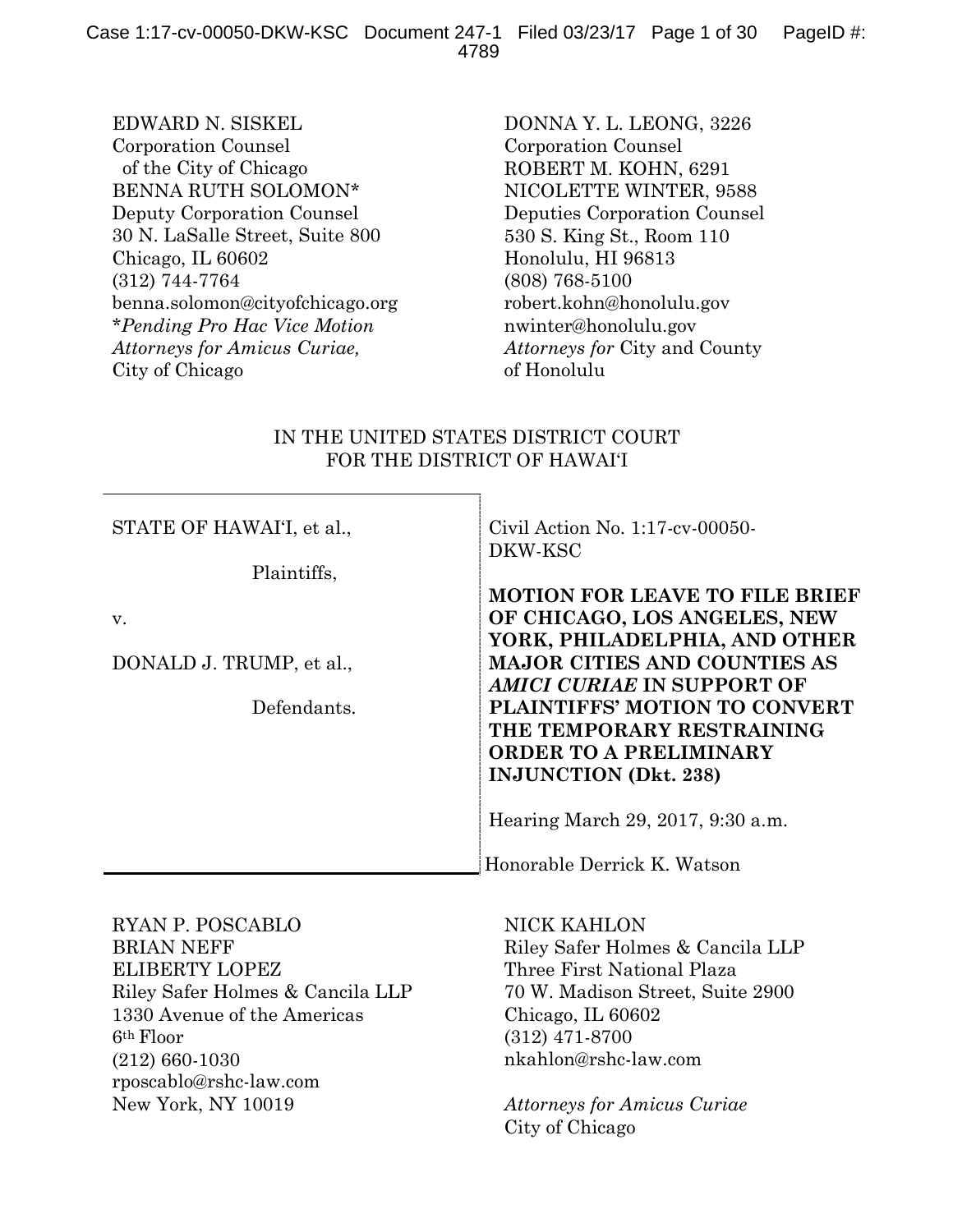## **Additional Counsel for Amici Curiae**

#### ZACHARY W. CARTER

Corporation Counsel of the City of New York 100 Church Street New York, New York 10007 *Attorney for* Mayor and the City Council of New York

SOZI PEDRO TULANTE City Solicitor City of Philadelphia Law Department 1515 Arch Street, 17th Floor Philadelphia, PA 19102 *Attorney for* City of Philadelphia

#### MICHAEL N. FEUER

City Attorney of the City of Los Angeles 200 N. Main Street, 800 CHE Los Angeles, CA 90012 (213) 978-8100 mike.feuer@lacity.org *Attorney for* City of Los Angeles

#### ANNE L. MORGAN

City Attorney City of Austin Law Department P.O. Box 1088 Austin, TX 78767 512-974-2507 Anne.morgan@austintexas.gov *Attorney for* City of Austin

EUGENE L. O'FLAHERTY Corporation Counsel One City Hall Square, Room 615 Boston, MA 02201 (617) 635-4034 eugene.oflaherty@boston.gov *Attorney for* Boston and Mayor Martin J. Walsh

G. NICHOLAS HERMAN General Counsel The Brough Law Firm, PLLC 1526 E. Franklin St., Suite 200 Chapel Hill, NC 27514 (919) 929-3905 herman@broughlawfirm.com *Attorney for* Town of Carrboro

#### MATTHEW T. JERZYK

City Solicitor 580 Broad Street Central Falls, RI 02863 (401) 616-2435 MJerzyk@CentralFallsRI.us *Attorney for* James A. Diossa, Mayor of Central Falls, Rhode Island

## KIMBERLY M. FOXX

States Attorney for Cook County 69 W. Washington, 32nd Floor Chicago, IL 60602 (312) 603-6934 kent.ray@cookcountyil.gov *Attorney for* Cook County, Illinois

#### GREGORY L. THOMAS

City Attorney for the 401 Broadway, Suite 101 Gary, IN 46402 (219) 881-1400 glthomas@ci.gary.in.us *Attorney for* Gary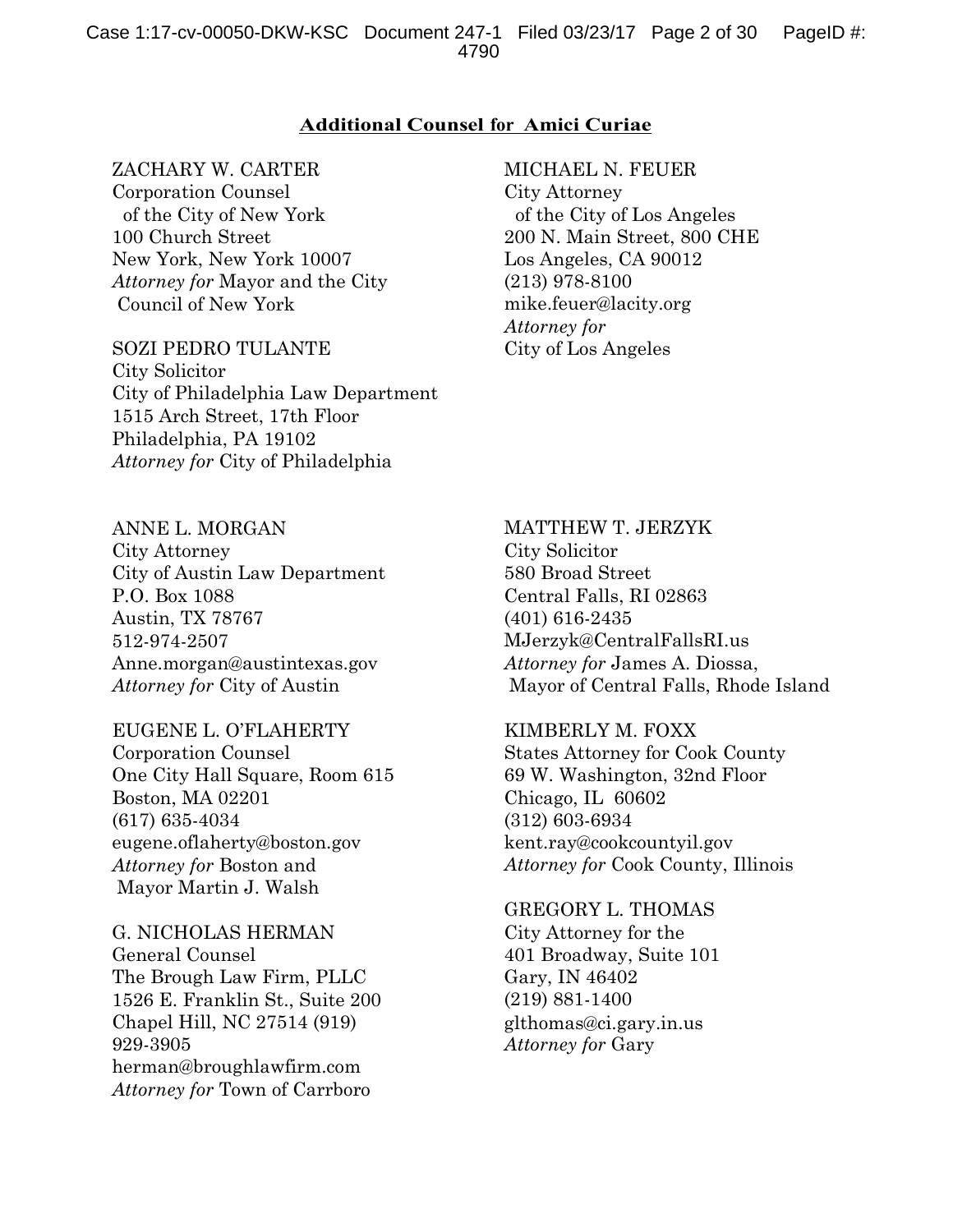ELEANOR M. DILKES City Attorney 410 E. Washington St. Iowa City, IA 52240 (319) 356-5030 eleanor-dilkes@iowa-city.org *Attorney for* City of Iowa City

#### AARON O. LAVINE

City Attorney 108 E. Green St. Ithaca, NY 14850 (607) 274-6504 *Attorney for* Svante L. Myrick, Mayor of Ithaca

## JEREMY FARRELL

Corporation Counsel Jersey City Law Department 280 Grove Street Jersey City, New Jersey 07302 *Attorney for* City of Jersey City

### MICHAEL P. MAY

City Attorney 210 Martin Luther King Jr. Blvd., Room 401 Madison, Wisconsin 53703 (608) 266-4511 *Attorney for* City of Madison

SUSAN L. SEGAL City Attorney 350 South 5th Street, Room 210 Minneapolis, MN 55415 (612) 673-3272 Susan.segal@minneapolismn.gov *Attorney for* City of Minneapolis

MARC P. HANSEN County Attorney Montgomery County, Maryland 101 Monroe St., 3rd Floor Rockville, Maryland, 20850 (240) 777-6740 Marc.Hansen@montgomerycountymd. gov *Attorney for* Montgomery County

#### BARBARA J. PARKER

City Attorney 1 Frank H. Ogawa Plaza, Sixth Floor Oakland, California 94612 (510) 238-3814 Bparker@oaklandcityattorney.org *Attorney for* Oakland

### TRACY REEVE

City Attorney 430 City Hall 1221 SW Fourth Ave. Portland, OR 97204 (503) 823-4047 Tracy.Reeve@portlandoregon.gov *Attorney for* Portland

# JEFFREY DANA

City Solicitor 444 Westminster Street, Suite 220 Providence, RI 02903 (401) 680-5333 jdana@providenceri.com *Attorney for* City of Providence and Mayor Jorge O. Elorza

MICHAEL A. GARVIN City Counselor City of St. Louis Law Department 1200 Market Street, Room 314 St. Louis, Missouri 63103 (314) 622-3361 GarvinM@stlouis-mo.gov *Attorney for* City of St. Louis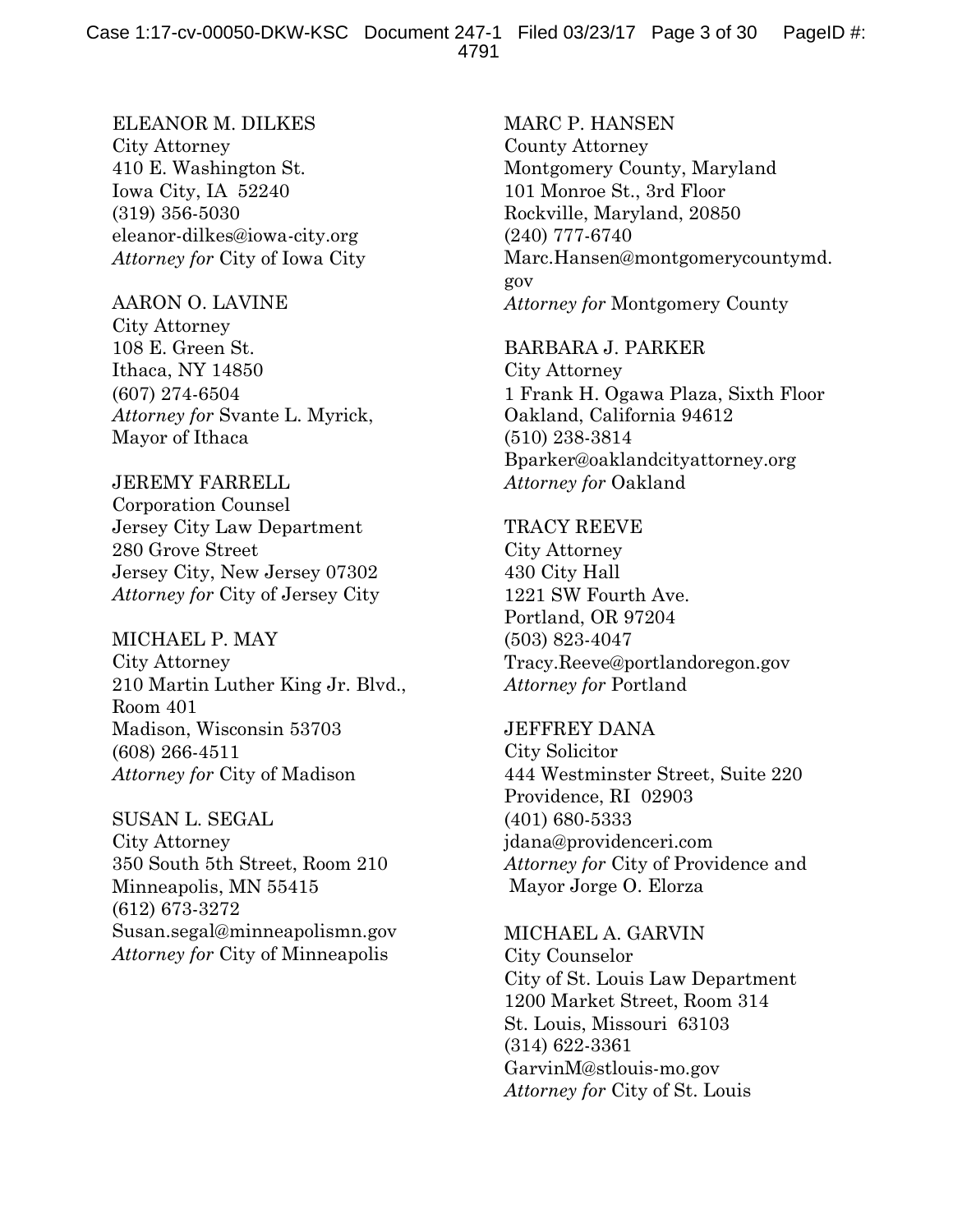SAMUEL J. CLARK City Attorney 400 City Hall 15 Kellogg Blvd W Saint Paul, MN 55102 (651) 266-8710 samuel.clark@ci.stpaul.mn.us *Attorney for* City of Saint Paul

DENNIS J. HERRERA San Francisco City Attorney City Attorney's Office City Hall Room 234 One Dr. Carlton B. Goodlett Pl. San Francisco, California 94102 (415) 544-4700 *Attorney for* City and County of San

Francisco

JAMES R. WILLIAMS County Counsel OFFICE OF THE COUNTY **COUNSEL** 70 West Hedding Street, 9th Floor San Jose, California 95110-1770 (408) 299-5900 *Attorney for* Santa Clara County

JOSEPH LAWRENCE Interim City Attorney City of Santa Monica 1685 Main Street, Room 310 Santa Monica, CA 90401 (310) 458-8336 *Attorney for* City of Santa Monica

PETER S. HOLMES Seattle City Attorney 701 Fifth Avenue, Suite 2050 Seattle, WA 98104-7097 (206) 684-8200 peter.holmes@seattle.gov *Attorney for* City of Seattle

MICHAEL M. LORGE Corporation Counsel 5127 Oakton Avenue Skokie, IL 60077 (847) 933-8270 *Attorney for* Village of Skokie

CRISTAL BRISCO Corporation Counsel City of South Bend Department of Law 227 W. Jefferson Blvd., Suite 1200S South Bend, IN 46601 (574) 235-9241 cbrisco@southbendin.gov

*Attorney for* South Bend

MICHAEL JENKINS JENKINS & HOGIN, LLP 1230 Rosecrans Avenue, Suite 110 Manhattan Beach, CA 90266 (310) 643-8448 MJenkins@LocalGovLaw.com *Attorney for* West Hollywood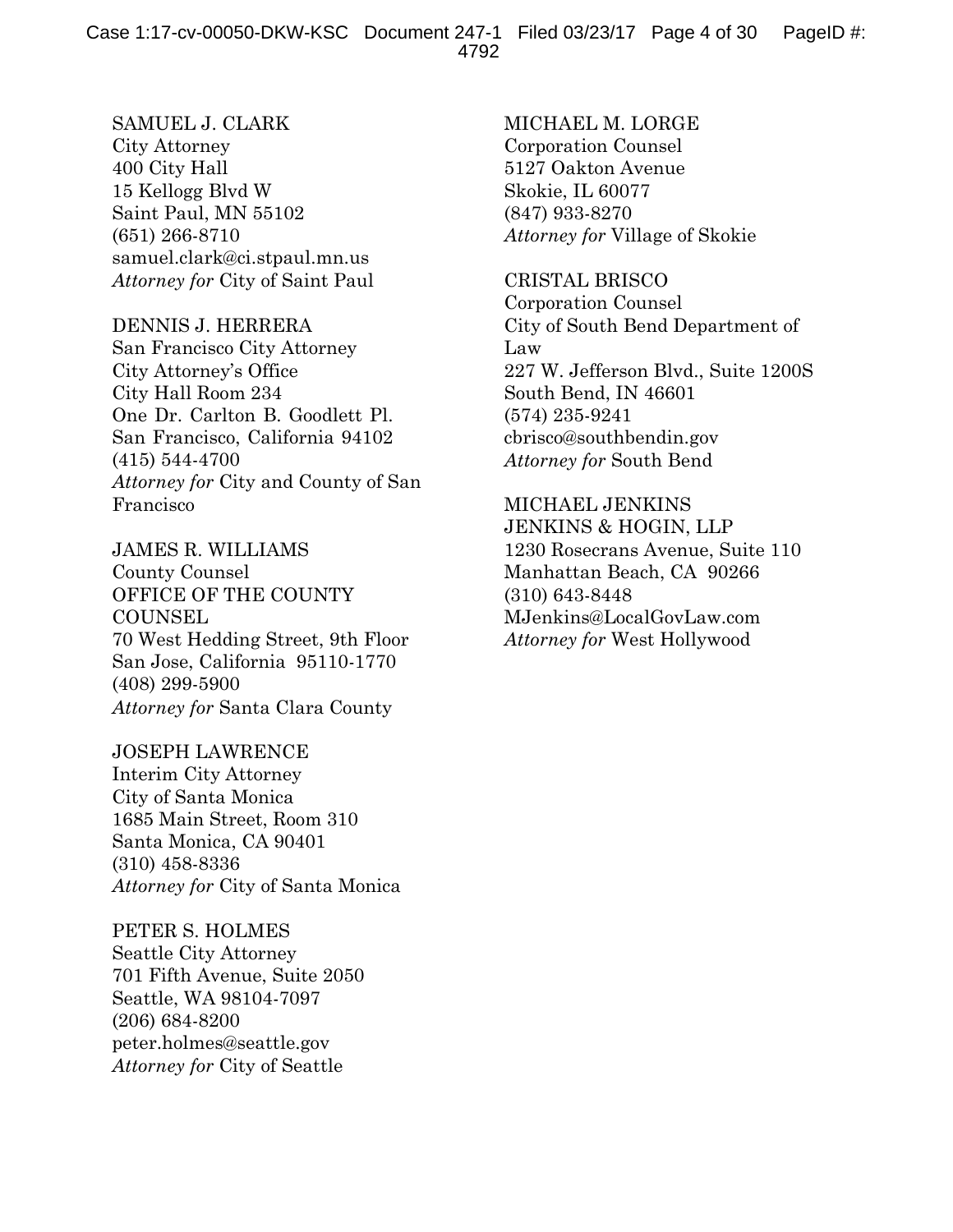# **TABLE OF CONTENTS**

 $\overline{a}$ 

# **Page**

| Ι.  |                 | THE EXECUTIVE ORDER VIOLATES THE ESTABLISHMENT                    |  |
|-----|-----------------|-------------------------------------------------------------------|--|
|     | А.              |                                                                   |  |
|     | Β.              | The Order's Profound Effect Reveals Its Discriminatory Purpose 12 |  |
|     | $\mathcal{C}$ . |                                                                   |  |
| II. |                 | THE EXECUTIVE ORDER UNLAWFULLY DISCRIMINATES                      |  |
|     |                 |                                                                   |  |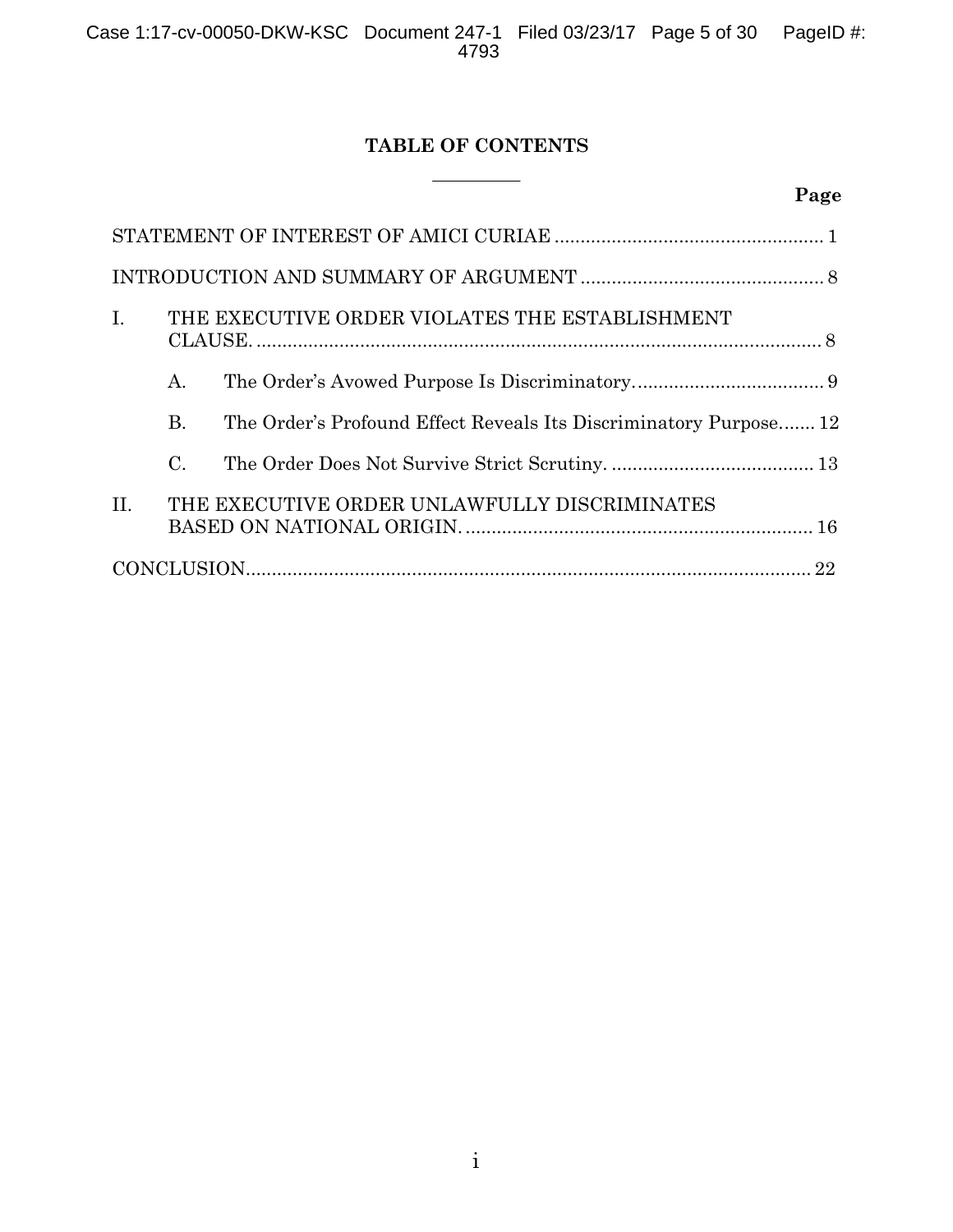# **TABLE OF AUTHORITIES**

| Page(s)<br>Cases                                             |  |
|--------------------------------------------------------------|--|
| Adarand Constructors, Inc. v. Pena,                          |  |
| Astoria Fed. Sav. & Loan Ass'n v. Solimino,                  |  |
| Aziz v. Trump,                                               |  |
| Church of the Lukumi Babalu Aye, Inc. v. City of Hialeah,    |  |
| City of Cleburne v. Cleburne Living Ctr.,                    |  |
| City of Cuyahoga Falls v. Buckeye Community Hope Foundation, |  |
| City of New Orleans v. Dukes,                                |  |
| FDA v. Brown & Williamson Tobacco Corp.,                     |  |
| Friedman v. Rogers,                                          |  |
| FTC v. Mandel Brothers, Inc.,                                |  |
| Gustafson v. Alloyd Co.,                                     |  |
| Holt v. Hobbs,                                               |  |
| International Refugee Assistance Project v. Trump,           |  |
| Judulang v. Holder,                                          |  |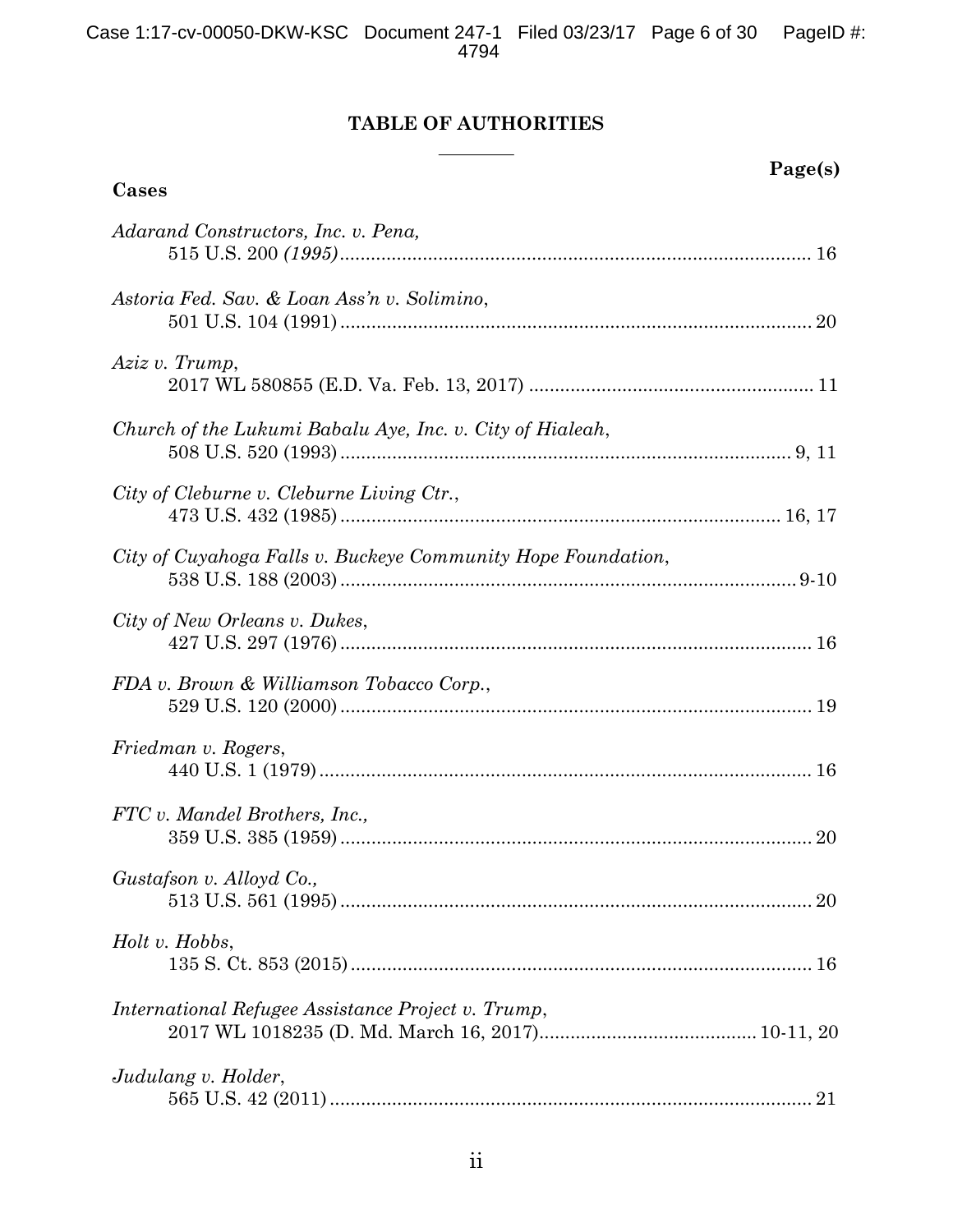| Larson v. Valente,                                                                         |  |
|--------------------------------------------------------------------------------------------|--|
| McCreary County v. American Civil Liberties Union of Ky.,                                  |  |
| Olsen v. Albright,                                                                         |  |
| Romer v. Evans,                                                                            |  |
| Santa Fe Indep. Sch. Dist. v. Doe,                                                         |  |
| Village of Arlington Heights v. Metropolitan Hous. Dev. Corp.,                             |  |
| Washington v. Trump,                                                                       |  |
| Washington v. Trump,<br>2017 WL 992527 (9th Cir. March 15, 2017, Bybee, J., dissenting) 10 |  |
| Yick Wo v. Hopkins,                                                                        |  |
| <b>Statutes and Ordinances</b>                                                             |  |
|                                                                                            |  |
|                                                                                            |  |
|                                                                                            |  |
|                                                                                            |  |
|                                                                                            |  |
|                                                                                            |  |
|                                                                                            |  |
|                                                                                            |  |
|                                                                                            |  |
|                                                                                            |  |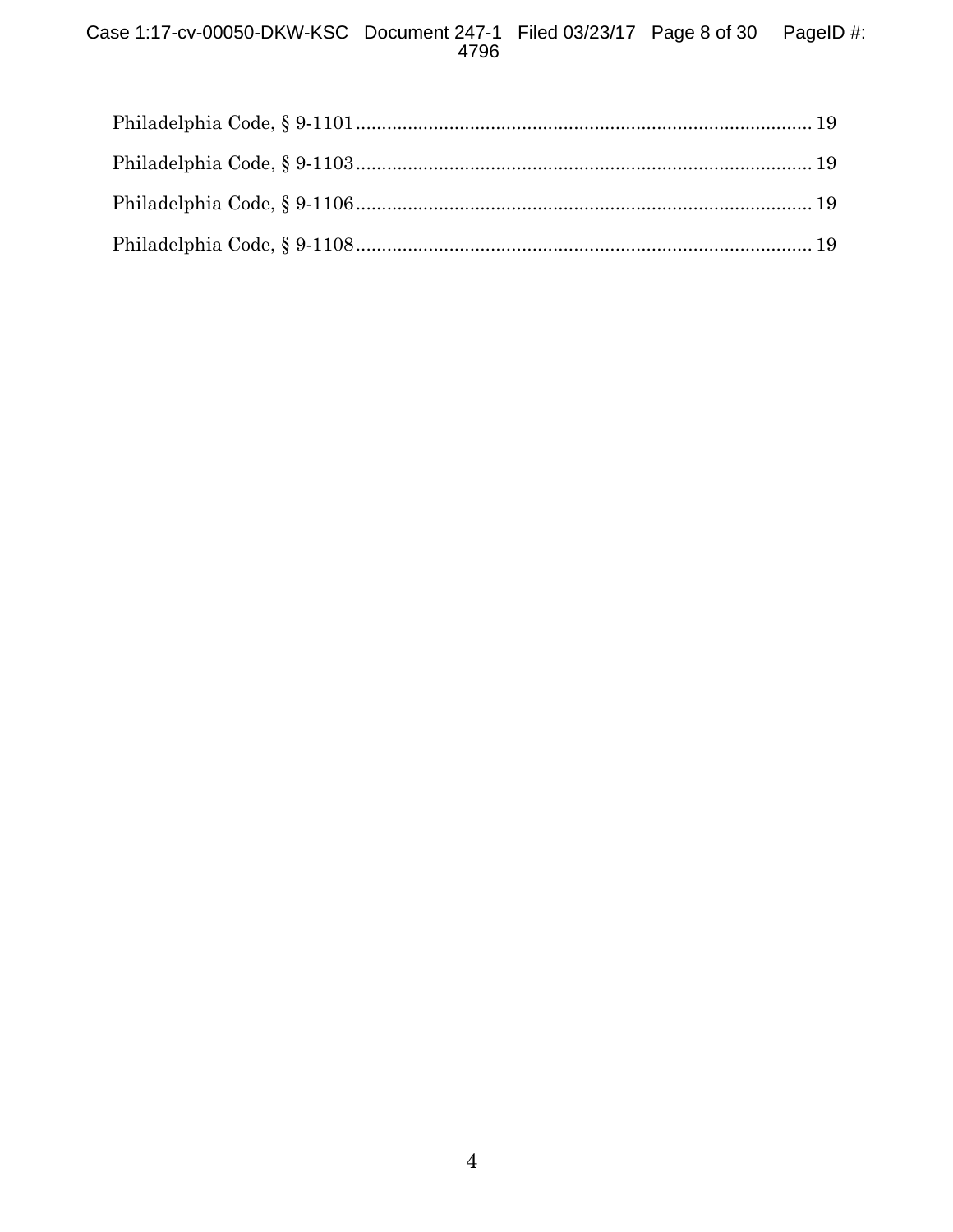## **STATEMENT OF INTEREST OF AMICI CURIAE**

*Amici curiae* include some of the largest cities and counties in the United States. The population of Chicago, Los Angeles, New York City, and Philadelphia alone is well over 16.6 million.<sup>1</sup> These cities account for almost one-fifth of the country's gross domestic product.2

Our cities are heavily dependent on the contributions of immigrants.3 Well over five million residents of Chicago, Los Angeles, New York City, and Philadelphia are immigrants, from more than 150 countries. As of 2015, this included approximately 213,100 residents in the Chicago, Los Angeles, and New York City metropolitan areas who were born in five of the six countries targeted by the Executive Order.4

Chicago, Los Angeles, and New York City are also some of the largest employers in their jurisdictions, collectively employing approximately 365,000 people. In New York City, 34% of city workers are foreign-born, as are 22% of Los

<sup>3</sup> *Immigrants & Competitive Cities*, Americas Society/Council of the Americas, http://www.as-coa.org/sites/default/files/ ImmigrantsandCompetitiveCities.pdf.

<sup>4</sup> Alan Berube, *These communities have a lot at stake in Trump's executive order on immigration*, https://www.brookings.edu/blog/the-avenue/2017/01/30/ thesecommunities-have-a-lot-at-stake-in-trumps-executive-order-on-immigration/.

<sup>1</sup> Support for the data in this statement of interest is included in the appendix to this brief.

<sup>2</sup> Ted Hesson, *Why American Cities Are Fighting to Attract Immigrants*, https://www.theatlantic.com/business/archive/2015/07/us-cities-immigrantseconomy/398987/ (New York, Los Angeles, Houston, and Chicago account for onefifth of GDP).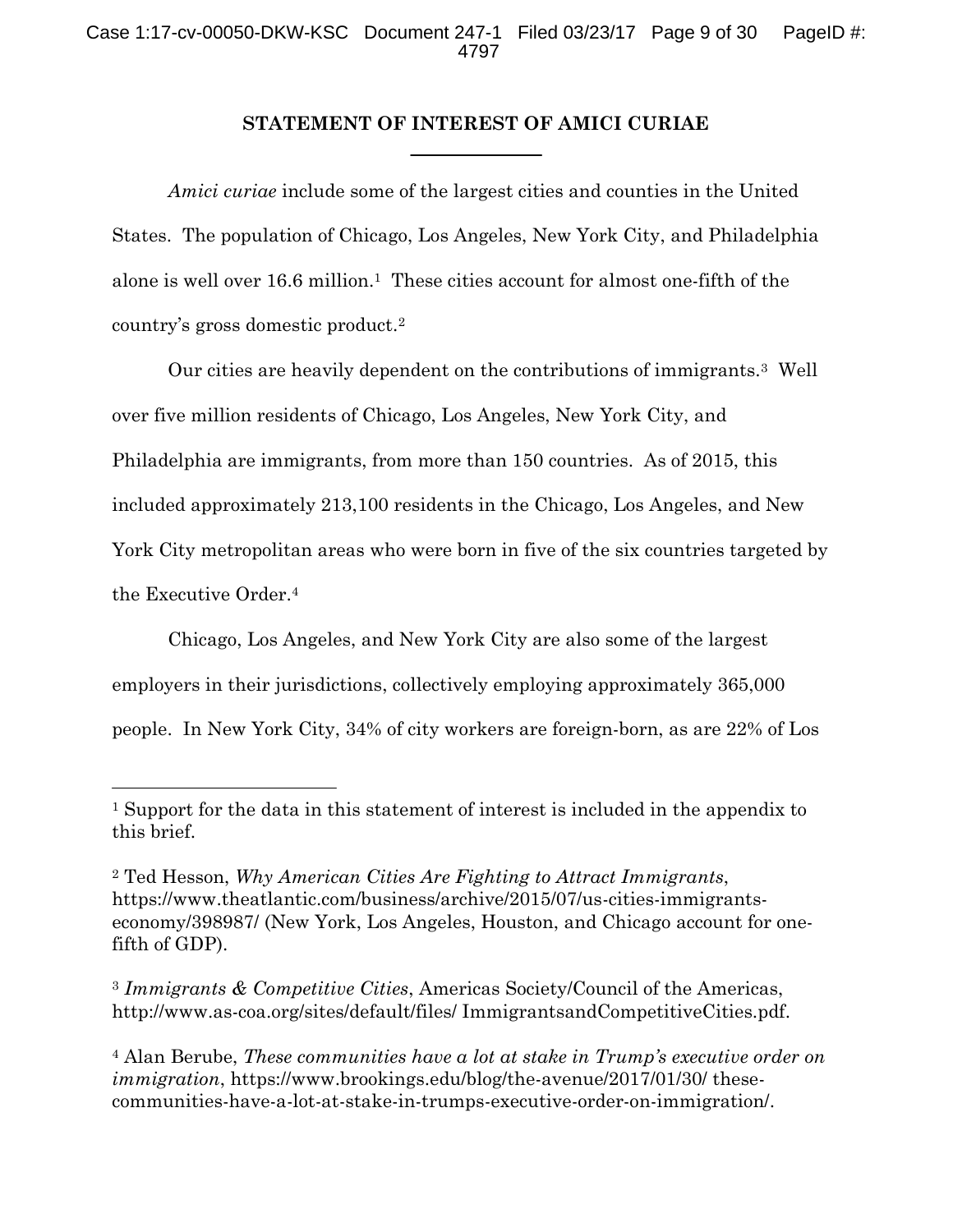Angeles municipal employees. Immigrants also make up a substantial portion of our cities' private workforces: 46% of the 4.3 million workers in New York; 26.5% of the 1.27 million workers in Chicago; and approximately 17% of Philadelphia's workforce of more than 640,000. At least 12,500 private employees work on international visas in Chicago alone. Immigrants make up more than half of New York City's business owners, 27% of in Chicago, 44% in Los Angeles, and 14% in Philadelphia.

Chicago and Los Angeles welcome and resettle some of the largest numbers of refugees in the United States. From October 2015 to September 2016, approximately 2100 refugees were resettled in the Chicago area, including nearly 800 from the targeted countries. 2800 were resettled in the Los Angeles area, and 1900 were from Iran alone. 682 refugees arrived in Philadelphia, including 176 from the targeted countries. Approximately 1300 refugees have been resettled in New York City in the past five years.

Chicago, Los Angeles, New York City, and Philadelphia also operate and are served by international airports. On any given day, more than 400 flights arrive at Chicago and Los Angeles airports from international destinations, bringing more than 60,000 passengers. The tourism sectors of the local economies in Chicago, Los Angeles, New York City, and Philadelphia account for roughly \$70 billion a year in local revenue. In 2016, our cities hosted more than 20 million foreign visitors, with direct spending in Los Angeles County estimated at \$6.3 billion dollars last year alone, and \$1.88 billion annually in Chicago, including \$1.25 million by tourists from the six targeted countries. As a result of the Executive Order, New York City

2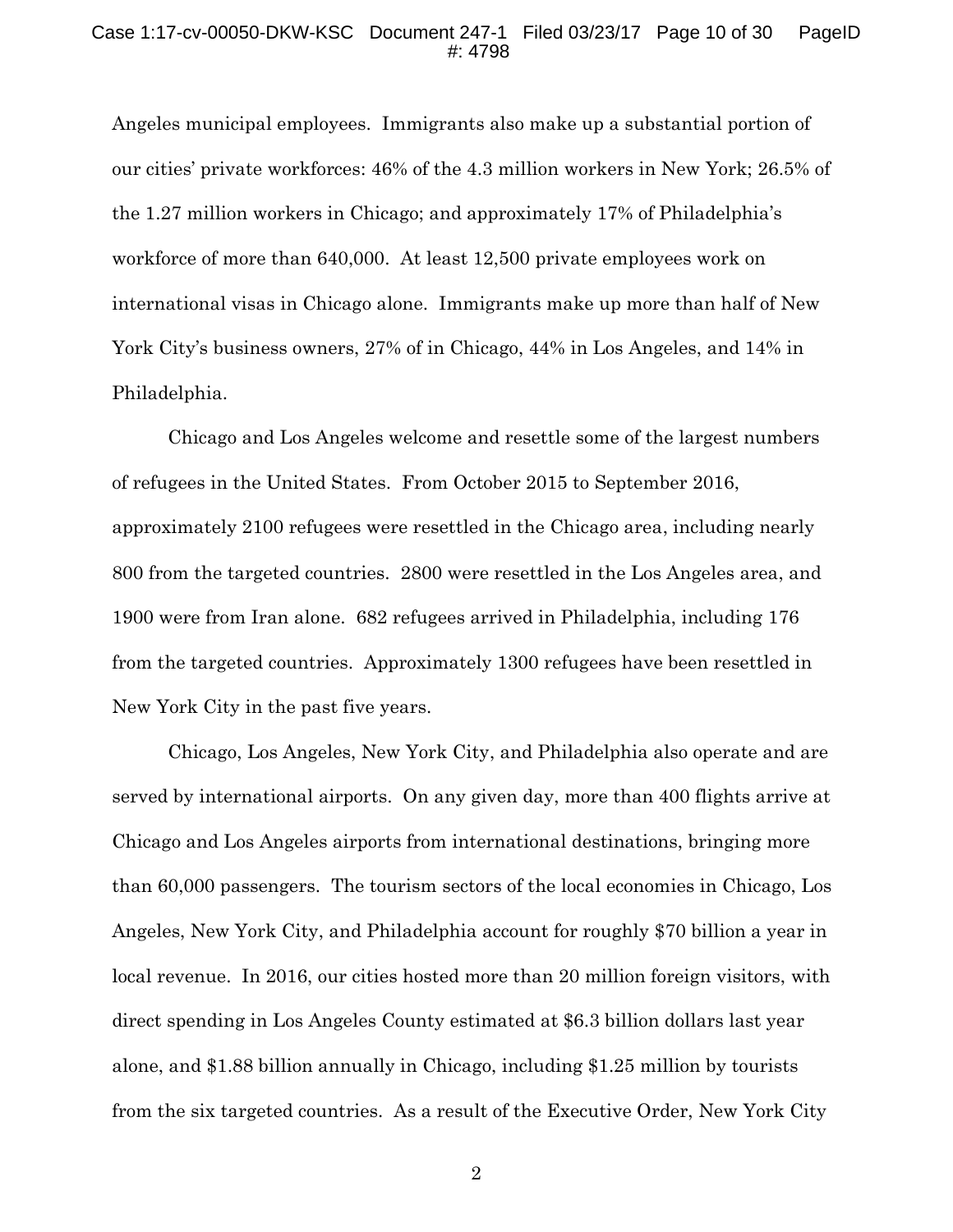now predicts a 300,000-person drop in foreign visitors this year.<sup>5</sup> More generally, "[f]ollowing President Trump's Jan. 27 executive order banning people from seven predominantly Muslim countries from entering the United States, the demand for travel to the United States took a nosedive, according to data from several travel companies and research firms."6 The second Executive Order is not meaningfully different, and will have the same effect.

Chicago, Los Angeles, New York City, and Philadelphia together have 162 four-year colleges and universities, which have approximately 100,000 international students. Chicago is also home to 44 major hospitals, which serve thousands of international patients a year. And the Middle East region is the top source of patients traveling to the U.S. for medical care.7

*Amici* are profoundly opposed to the Executive Order, which is as misguided as it is unconstitutional. *Amici* are further opposed to actions by the federal government pursuant to the Executive Order. Our cities serve as the gateways for immigrants and refugees starting new lives in the United States. And when they have come, "[e]verywhere immigrants have enriched and strengthened the fabric of

<sup>5</sup> Patrick McGeehan, *New York Expects Fewer Foreign Tourists, Saying Trump Is to Blame*, https://www.nytimes.com/2017/02/28/nyregion/new-york-foreign-touriststrump-policies.html? r=0.

<sup>6</sup> Shivani Vora, *After Travel Ban, Interest in Trips to U.S. Declines*, https://www.nytimes.com/2017/02/20/travel/after-travel-ban-declining-interest-tripsto-united-states.html.

<sup>7</sup> Kristen Schorsch, *How Trump's Travel Ban Could Hit Medical Tourism Hard*, http://www.chicagobusiness.com/article/20170201/news03/170209996/how-trumpstravel-ban-could-hit-medical-tourism-hard.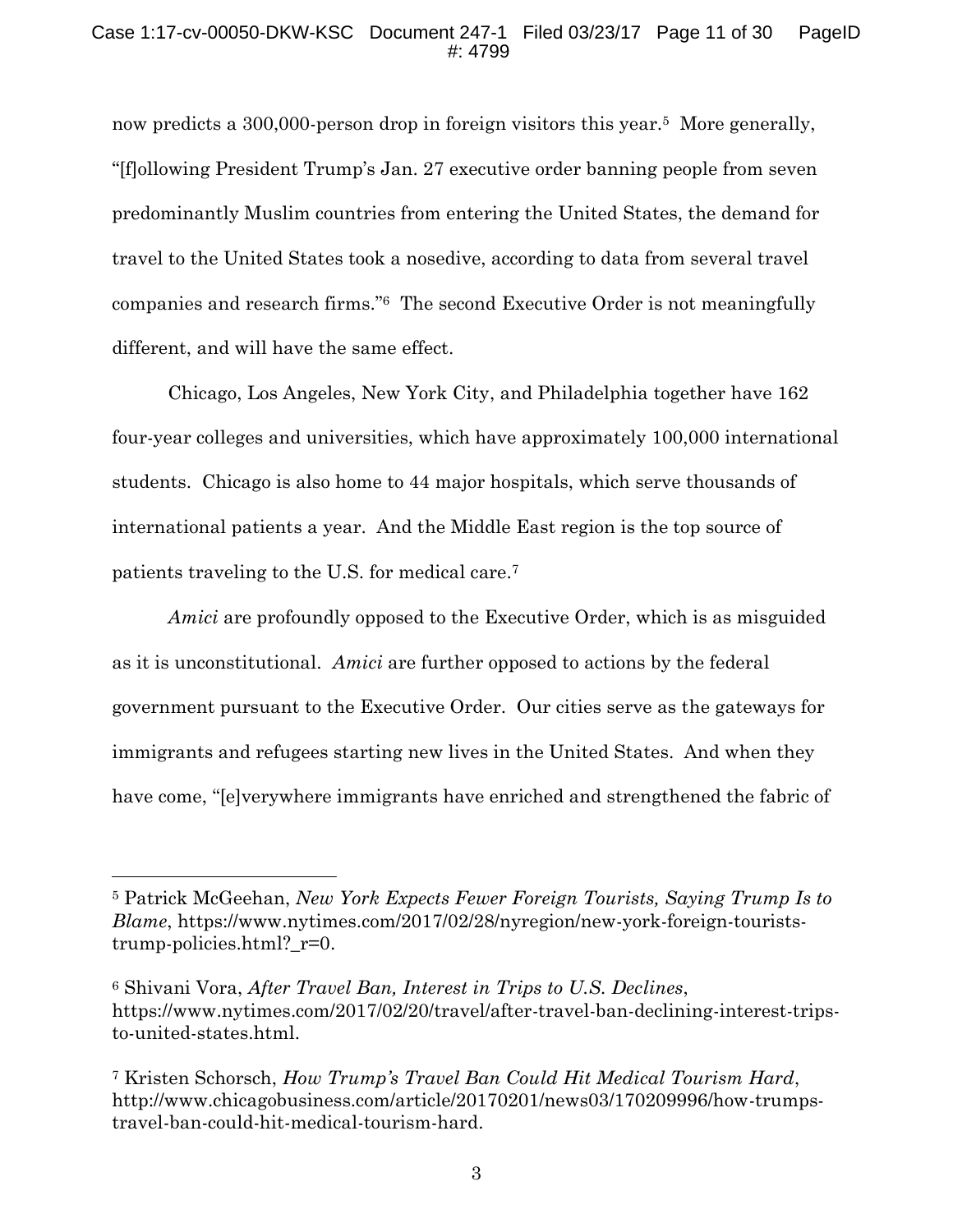American life."8 The Executive Order, and the anti-immigrant principles behind it, offends our cities' values; violates the principles girding our local governments; and undermines our laws, including those prohibiting discrimination on precisely the invidious grounds reflected in the Executive Order.

But beyond our ideals, the Executive Order subverts the very national security purpose it claims to serve. The unlawful discrimination based on religion and national origin undermines trust between our law enforcement agencies and our immigrant communities, which in turn hinders our ability to protect our residents. Chicago, Los Angeles, New York City, Philadelphia, and the other *amici*, as financial, political, and cultural hubs in the United States, draw unique attention from individuals looking to cause harm in this country. Additionally, local law enforcement officers play an increasingly important role in efforts to detect and protect against national security threats. For these and other reasons, cities are a crucial part of the first-line defense against terrorism.9 To serve the purpose of national security, our cities must be able to work in coordination with everyone in our communities, including our diverse ethnic populations. Even at the strictly local level, the safety and security of our residents and visitors, which is the

<sup>8</sup> John F. Kennedy, A Nation of Immigrants 3 (Harper rev. ed 2008).

<sup>9</sup> *E.g.*, Mitch Silber and Adam Frey, *Detect, Disrupt, and Detain: Local Law Enforcement's Critical Roles in Combating Homegrown Terrorism and the Evolving Terrorist Threat*,

securing-cities-program. http://ir.lawnet.fordham.edu/cgi/viewcontent.cgi?article=2508&context=ulj; David Thacher, *The Local Role in Homeland Security*, 39 Law & Soc'y Rev. 635 (Sept. 2005), https://deepblue.lib.umich.edu/bitstream/handle/2027.42/73848/j.1540- 5893.2005.00236.x.pdf?sequence=1; *DHS Announces Expansion of the Securing the Cities Program*, https://www.dhs.gov/news/2015/09/14/dhs-announces-expansion-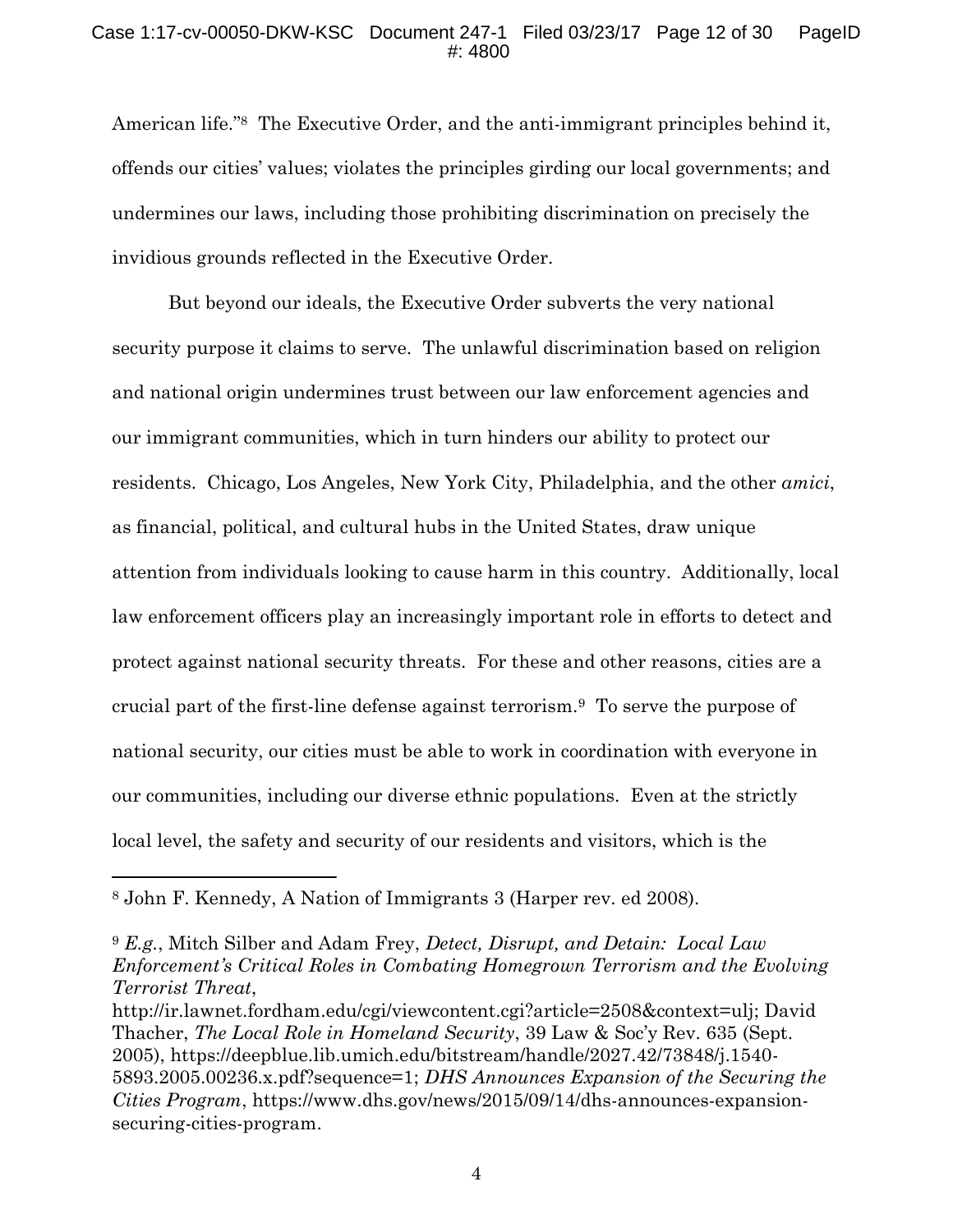#### Case 1:17-cv-00050-DKW-KSC Document 247-1 Filed 03/23/17 Page 13 of 30 PageID #: 4801

foremost priority of any city in America, depends upon cooperation between the residents and local police. The United States Department of Justice's own Office of Community Oriented Policing Services has emphasized this fact time and again.10 With decades of experience policing neighborhoods that are home to immigrant populations, *amici* are keenly and uniquely aware that ostracized residents are reluctant to report crimes, against themselves or others, or behavior that should, in the interest of safety and national security, be reported as suspicious. In short, by targeting immigrants based on religion and national origin, the Executive Order makes *all* of our residents and visitors, and indeed everyone in the country, less safe.

Amici have other very real concerns about the impact of the Executive Order on their communities. The Executive Order's message that citizens of majority-Muslim countries threaten national security conveys that members of those communities, and other immigrant communities, are to be distrusted and feared. Thus, targeting Muslims makes these immigrant residents more vulnerable to victimization, and adds to the burden of local governments to provide protection. At the extreme, this climate gives rise to hate crimes. The Southern Poverty Law Center reports that in the first 34 days following the 2016 election, there were 1,094 hate crimes and lesser hate incidents; 315 were categorized as anti-immigrant, and

<sup>10</sup> *E.g., Community Policing Defined*, Dep't of Justice, Office of Community Oriented Policing Services (rev. 2014), https://ric-zai-inc.com/Publications/cops-p157-pub.pdf.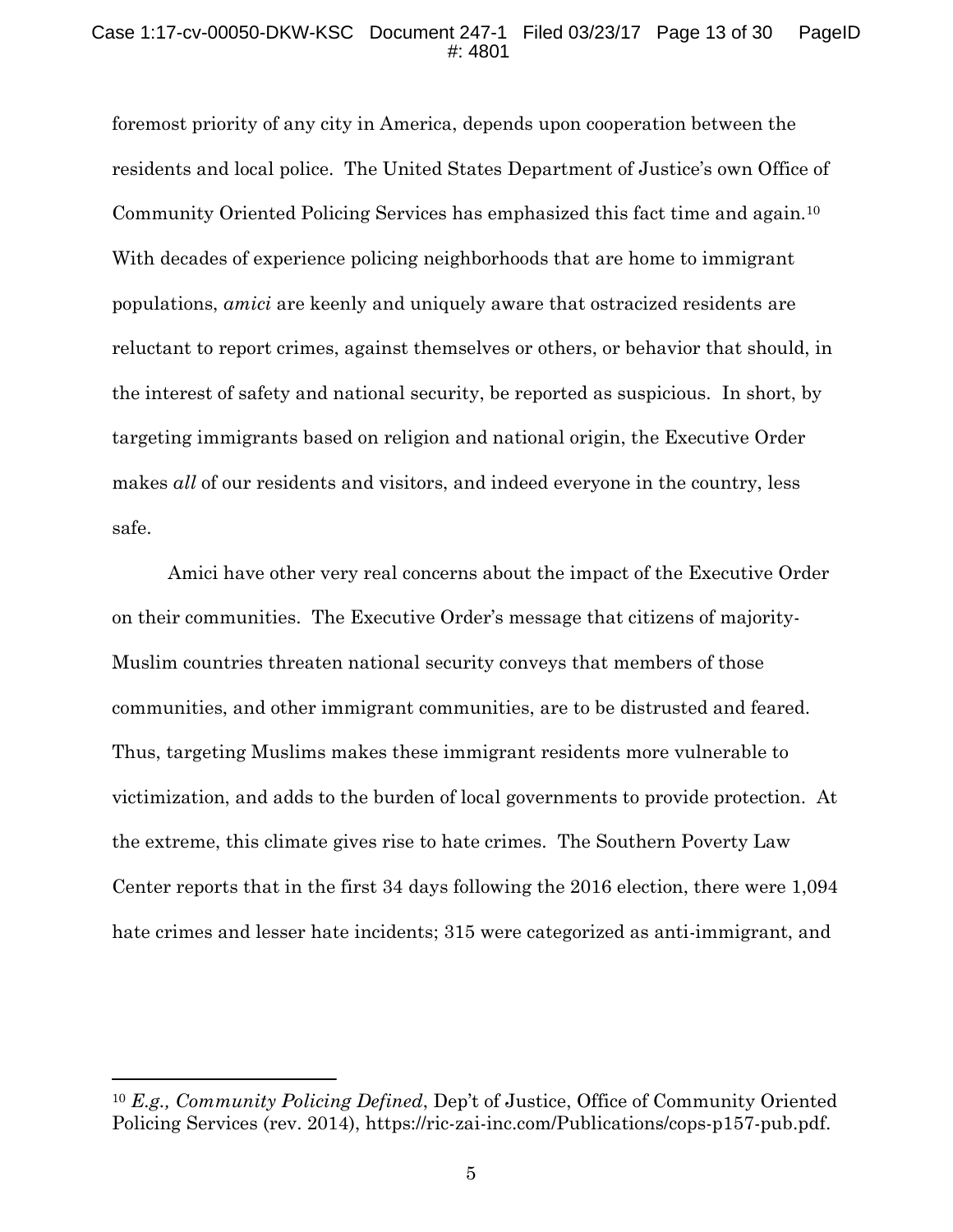#### Case 1:17-cv-00050-DKW-KSC Document 247-1 Filed 03/23/17 Page 14 of 30 PageID #: 4802

112 as anti-Muslim.11 Cities across the country saw dramatic rises in hate crimes in the three months after the election. Among these, New York City reported twice the number of hate crime incidents compared to the same period a year prior; Chicago had twice as many arrests for hate crimes; in Philadelphia, there was a 157% increase in the number of hate crimes reported to police, and a staggering 1433% increase in hate or bias incidents reported to the Philadelphia Commission on Human Relations. In Los Angeles, hate crime incidents doubled, to 30, in the month following the presidential election. And in the first five weeks of 2017, the number of hate crimes recorded in Chicago was more than triple the number for the same period in 2016.

Overt discrimination presents other dangers. Foreign residents of our cities who feel unwelcome are more likely to cut themselves off from public life and participation in public programs. They may refuse to participate in public health programs such as vaccinations or seek medical care for contagious diseases. They may keep their children out of school to avoid harassment and stay away from mosques because of the fear that they will be unsafe. These effects will not be limited to individuals from the six targeted countries. Thousands of other Muslims in the *amici* cities have reason to worry that the public will embrace the Executive Order's anti-Muslim stance. The Order therefore places millions of people at risk of harm or being driven underground, which makes both those residents and our cities less safe.

<sup>11</sup> *Update: 1,094 Bias-Related Incidents in the Month Following the Election*, https://www.splcenter.org/hatewatch/2016/12/16/update-1094-bias-relatedincidents-month-following-election.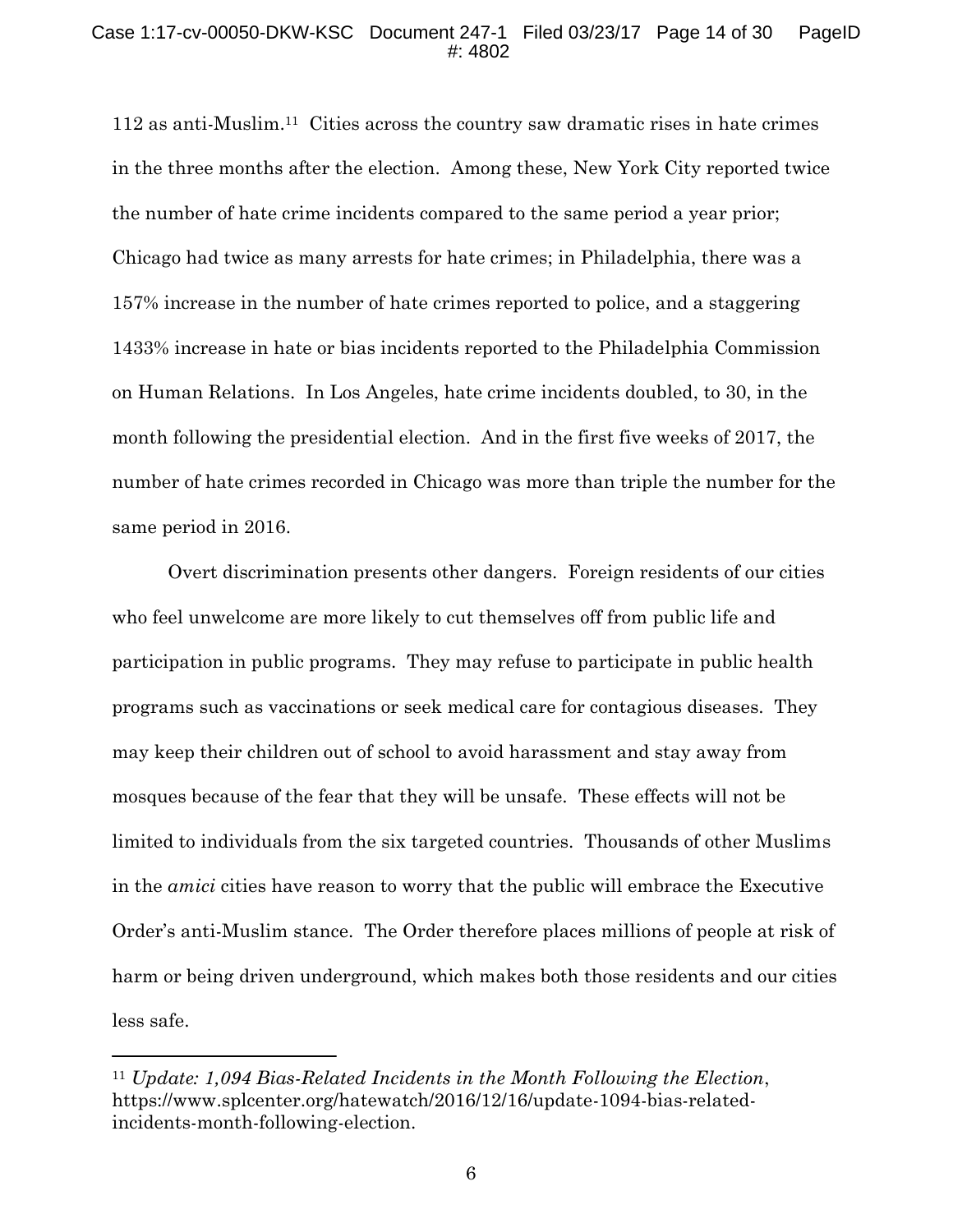#### Case 1:17-cv-00050-DKW-KSC Document 247-1 Filed 03/23/17 Page 15 of 30 PageID #: 4803

Finally, the Executive Order deprives our communities and our residents of immigrants and students from the targeted six countries, and others who will simply decide not to travel to the United States, much less to live here. These individuals enrich us with their customs and celebrations, their hard work and perseverance, and their unique skills and training. Our cities would be bereft without them. Foreign residents and students also make an immeasurable contribution to America's ability to participate in the global economy, among other reasons, because fewer than half of Americans have passports.12 Thus, many Americans' exposure to other cultures comes only if visitors and students from other countries come here.

Our cities will always welcome immigrant residents, students, tourists, and refugees. Indeed, perhaps uniquely in the world, the very identity of American cities has been forged since the inception of our Nation from the toil of immigrant communities and their love for the American ideal. The discriminatory and unlawful Executive Order seriously harms *amici* by endangering the safety of our residents and our communities, and undermining our ability to continue to welcome immigrants and refugees. It also harms our businesses, hospitals, and educational institutions; limits our labor pool; decreases our tax revenues; and dampens our tourism industry. For these reasons, *amici* have a vital interest in this case and file this brief to urge the Court to convert the TRO to a preliminary injunction against the Executive Order.

<sup>12</sup> Sally Herships, *Trump's travel ban worries international students*, http://www.marketplace.org/ 2017/02/08/world/overseas-students.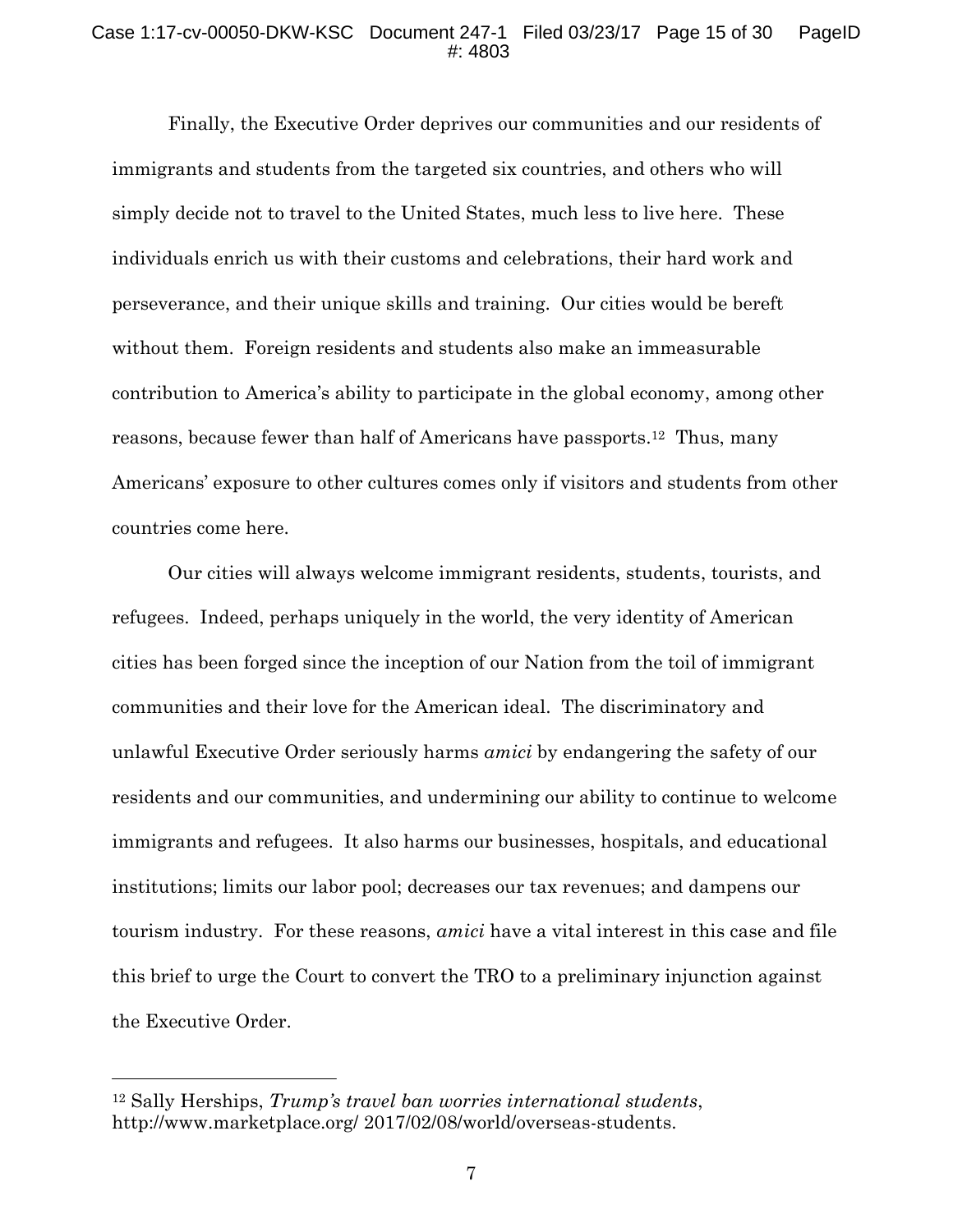#### **INTRODUCTION AND SUMMARY OF ARGUMENT**

For months on the campaign trail, presidential candidate Donald J. Trump promised that, if elected, he would impose a ban on Muslim immigration. In two Executive Orders, President Trump has made good on his promise. This Court properly entered a TRO against sections 2 and 6 of the current Order. These sections violate the Establishment Clause by disadvantaging Muslim immigrants based on their religion. In addition, these sections are irrational in violation of the Due Process Clause and unlawful under the Immigration and Nationality Act of 1965. *Amici* address these issues to urge the Court to convert the TRO to a preliminary injunction, for the reasons discussed in the Court's TRO opinion, and for the additional reasons set forth in this brief and the Plaintiffs' motion. That relief is necessary to ensure that this litigation moves along and to provide nationwide relief against section 6 of the Executive Order.

# **I. THE EXECUTIVE ORDER VIOLATES THE ESTABLISHMENT CLAUSE.**

The Establishment Clause prohibits any "law respecting an establishment of religion." It enshrines, in the first words to the First Amendment to the U.S. Constitution, the special protection that the Framers intended for religion to have from governmental compulsion. As Madison wrote: "we hold it for a fundamental and undeniable truth, that Religion or the duty which we owe to our Creator and the manner of discharging it, can be directed only by reason and conviction, not by force or violence. The Religion then of every man must be left to the conviction and conscience of every man; and it is the right of every man to exercise it as these may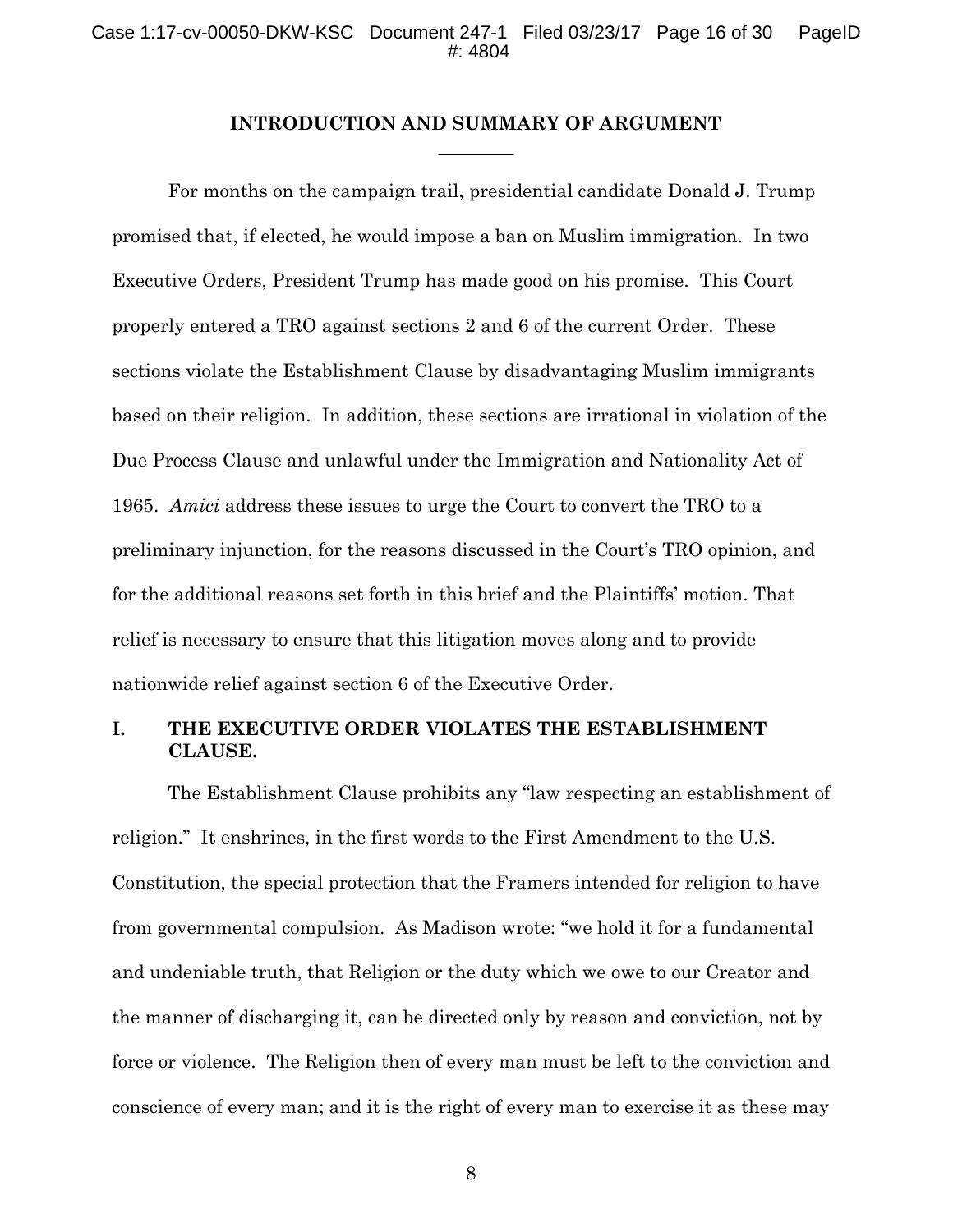dictate." James Madison, Memorial and Remonstrance Against Religious Assessments to the Honorable the General Assembly of the Commonwealth of Virginia P1, reprinted in 8 The Papers of James Madison 299 (Robert A. Rutland ed. 1973). Consistent with these principles, "[t]he clearest command of the Establishment Clause is that one religious denomination cannot be officially preferred over another." *Larson v. Valente,* 456 U.S. 228, 244 (1982). The Executive Order violates the Establishment Clause by disfavoring Muslim immigrants.

#### **A. The Order's Avowed Purpose Is Discriminatory.**

The Establishment Clause extends beyond facial discrimination and protects "against governmental hostility which is masked, as well as overt." *Church of the Lukumi Babalu Aye, Inc. v. City of Hialeah*, 508 U.S. 520, 534 (1993). When determining whether governmental action was motivated by an invidious discriminatory purpose, courts often must look beyond the text, *id.,* and may examine "such circumstantial and direct evidence of intent as may be available," including "[t]he historical background of the decision" and "contemporary statements" by decisionmakers. *Village of Arlington Heights v. Metropolitan Hous. Dev. Corp.*, 429 U.S. 252, 266-67 (1977). Indeed, scrutinizing purpose requires that courts "not only can, but must" examine "the circumstances surrounding [the policy's] enactment," *Santa Fe Indep. Sch. Dist. v. Doe*, 530 U.S. 290, 315 (2000), to ascertain whether, in the eyes of an "objective observer," a religious purpose "emerges from readily discoverable fact[s]." *McCreary County v. American Civil Liberties Union of Ky.*, 545 U.S. 844, 862 (2005). *Accord City of Cuyahoga Falls v.*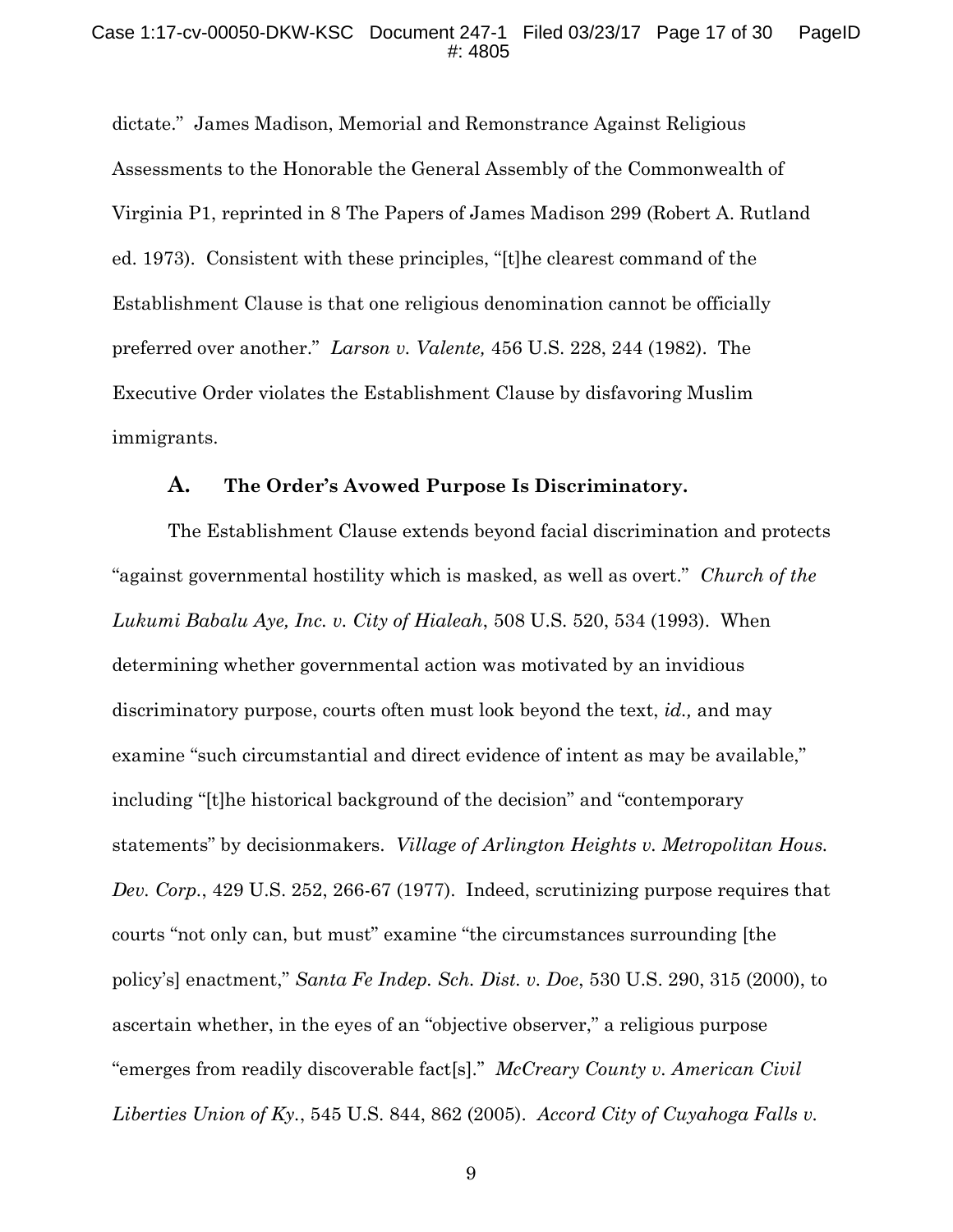#### Case 1:17-cv-00050-DKW-KSC Document 247-1 Filed 03/23/17 Page 18 of 30 PageID #: 4806

*Buckeye Community Hope Foundation*, 538 U.S. 188, 196-97 (2003) ("[S]tatements made by decisionmakers or referendum sponsors during deliberation over a referendum may constitute relevant evidence of discriminatory intent in a challenge to an ultimately enacted initiative.").

To begin, the ban on immigrants and refugees from six countries is an admitted guise for discriminating against Muslims. Numerous anti-Muslim statements by then candidate Trump and later President Trump, and by his advisors and others in his administration, have been well documented, both in this case, *e.g.*, Dkt. 58-1 at 7-15, and others, *e.g.*, *Washington v. Trump,* 847 F.3d 1151, 1167 (9th Cir. 2017); and these statements confirm that the purpose of the Executive Order is to discriminate against Muslims.13 As this Court recognized in its order granting a TRO, "a reasonable, objective observer – enlightened by the specific historical context, contemporaneous public statements, and specific sequence of events leading to its issuance – would conclude that the Executive Order was issued with a purpose to disfavor a particular religion." Dkt. 219 at 28. And two other district courts have likewise found that these statements show a rampant and palpable discriminatory purpose. *International Refugee Assistance*

<sup>13</sup> Indeed, it is not even necessary to "look behind" the Executive Order's facial purpose, *Washington v. Trump*, 2017 WL 992527, \*5 (9th Cir. March 15, 2017, Bybee, J., dissenting), or demand that the President disclose his "'real' reasons" for the order, *id.* at \*9, as the judges dissenting from the Ninth Circuit's en banc decision not to vacate the panel opinion concerning the prior Executive Order believed. These have been aired by the President himself, early and often.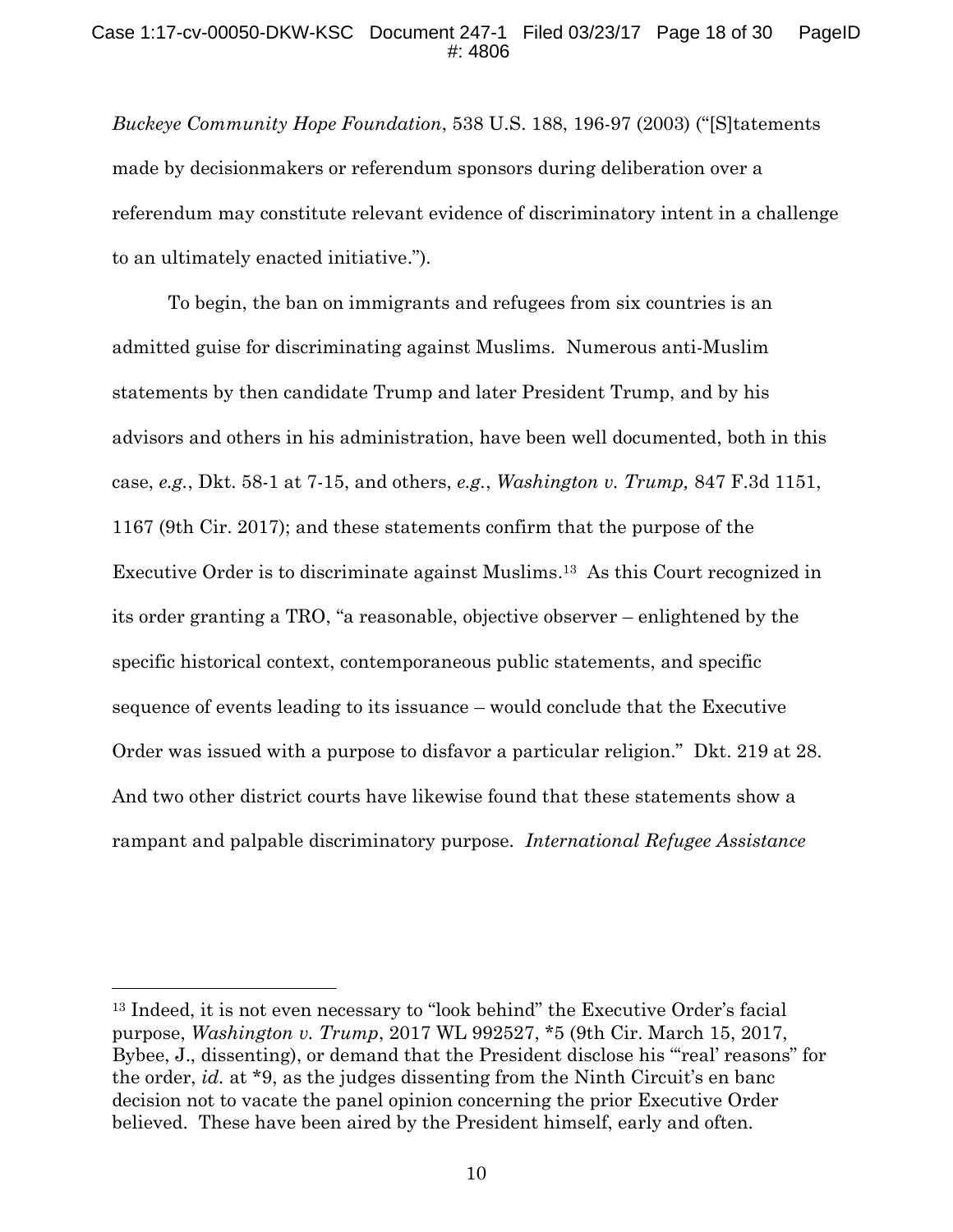*Project v. Trump*, 2017 WL 1018235, at \*\*17-18 (D. Md. March 16, 2017); *Aziz v. Trump,* 2017 WL 580855, at \*\*8-9 (E.D. Va. Feb. 13, 2017).14

It is of no moment that the Executive Order disclaims discriminatory intent and professes a national security purpose, or that it eliminated the explicit religious preference in the prior order. "Official action that targets religious conduct for distinctive treatment cannot be shielded by mere compliance with the requirement of facial neutrality." *City of Hialeah,* 508 U.S. at 534. *Accord Yick Wo v. Hopkins*, 118 U.S. 356, 374 (1886) (even facially neutral law cannot survive when "no reason for it exists except hostility to the race and nationality" of those adversely affected). For this reason, it is "the duty of the courts" to distinguish a "sincere" secular purpose from one that is a "sham," or that is "secondary" to a "predominately religious" purpose. *McCreary,* 545 U.S. at 864. Here the sham purpose could not be more apparent: as this Court recognized in granting the TRO, the Executive Order, by the administration's own prior and concurrent admissions, targets Muslims. *E.g.*, Dkt. 219 at 33 (The record "includes significant and unrebutted evidence of religious animus driving the promulgation of the Executive Order and its related predecessor.").

<sup>14</sup> These courts considered campaign statements to determine intent, which the federal government has contended is not appropriate. And in some circumstances, it may not be appropriate, such as where a candidate promises to do one thing and does something plainly different as an elected official. But here, President Trump and his advisors have confirmed the discriminatory intent of the ban since he took office – and it functions exactly as he promised when campaigning. Under these circumstances, "[j]ust as the world is not made brand new every morning," *McCreary*, 545 U.S. at 866, intent is not made brand new simply by taking the oath of office.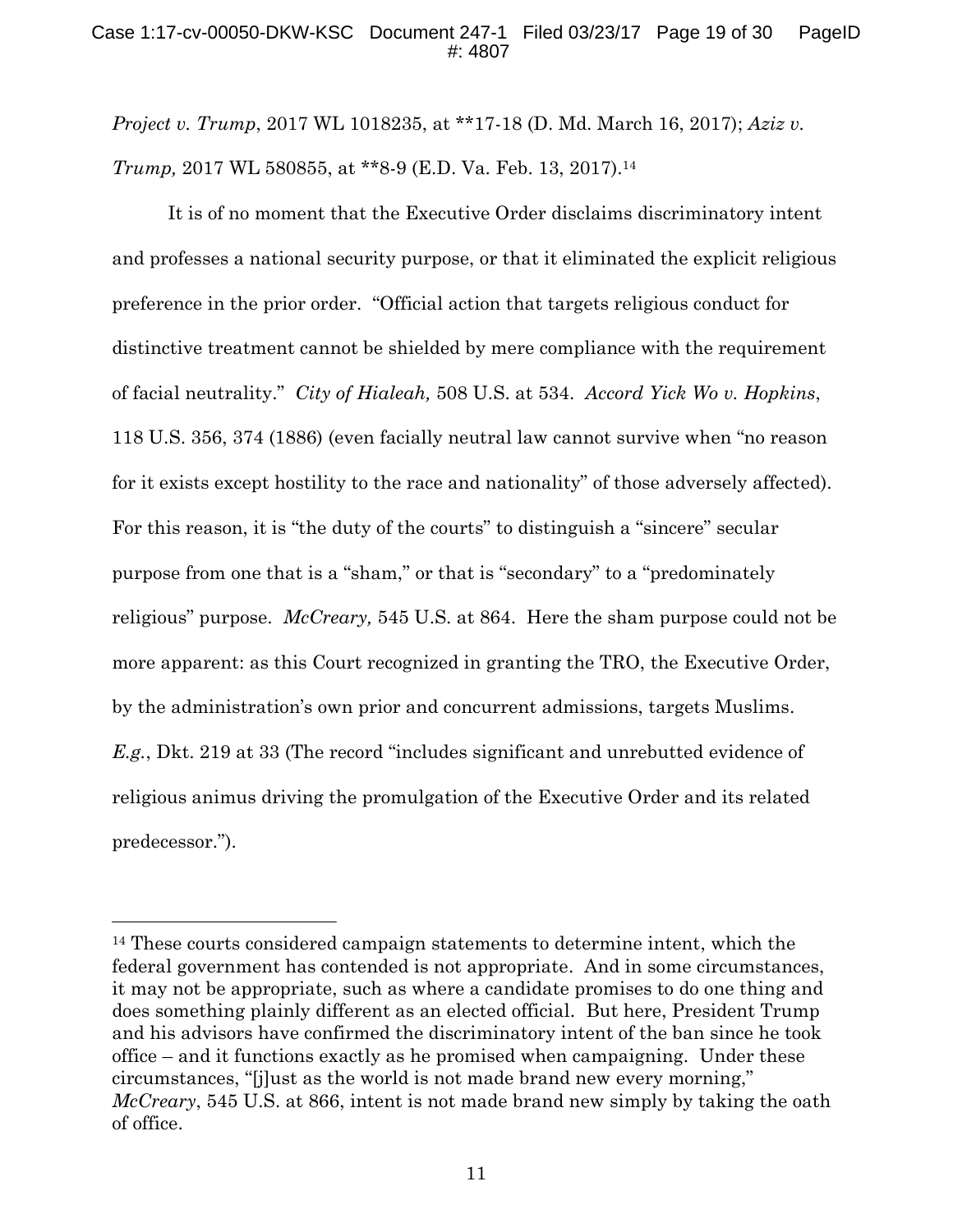# **B. The Order's Profound Effect Reveals Its Discriminatory Purpose.**

Although the federal government asserts that the Executive Order is neutral with respect to religion, this ignores the reality of the Order's intended effects. Most of the 38,901 Muslim refugees admitted to the United States in fiscal year 2016 came from the six countries targeted by the Executive Order.15 Indeed, given current global conditions of civil war, ethnic conflict, drought, famine, and radical Islamic elements, most refugees worldwide come from predominately Muslim countries.16 Under these circumstances, an Executive Order banning refugees is a Muslim ban.

The Executive Order remains discriminatory despite the federal government's insistence that the ban is temporary and affects only a partial list of countries with majority-Muslim populations. Tellingly, these are the countries from which the majority of Muslim refugees come to the United States. Regardless, "temporary" and "partial" are not defenses to an Establishment Clause violation. And in fact, whatever the temporal duration or the geographic scope of this Order, the federal government's defense of this Order would allow defendants to later

<sup>15</sup> Phillip Connor, *U.S. admits record number of Muslim refugees in 2016*, http://www.pewresearch.org/fact-tank/2016/10/05/u-s-admits-record-number-ofmuslim-refugees-in-2016/.

<sup>16</sup> *Figures at a Glance,* UNHCR, http://www.unhcr.org/en-us/figures-at-aglance.html.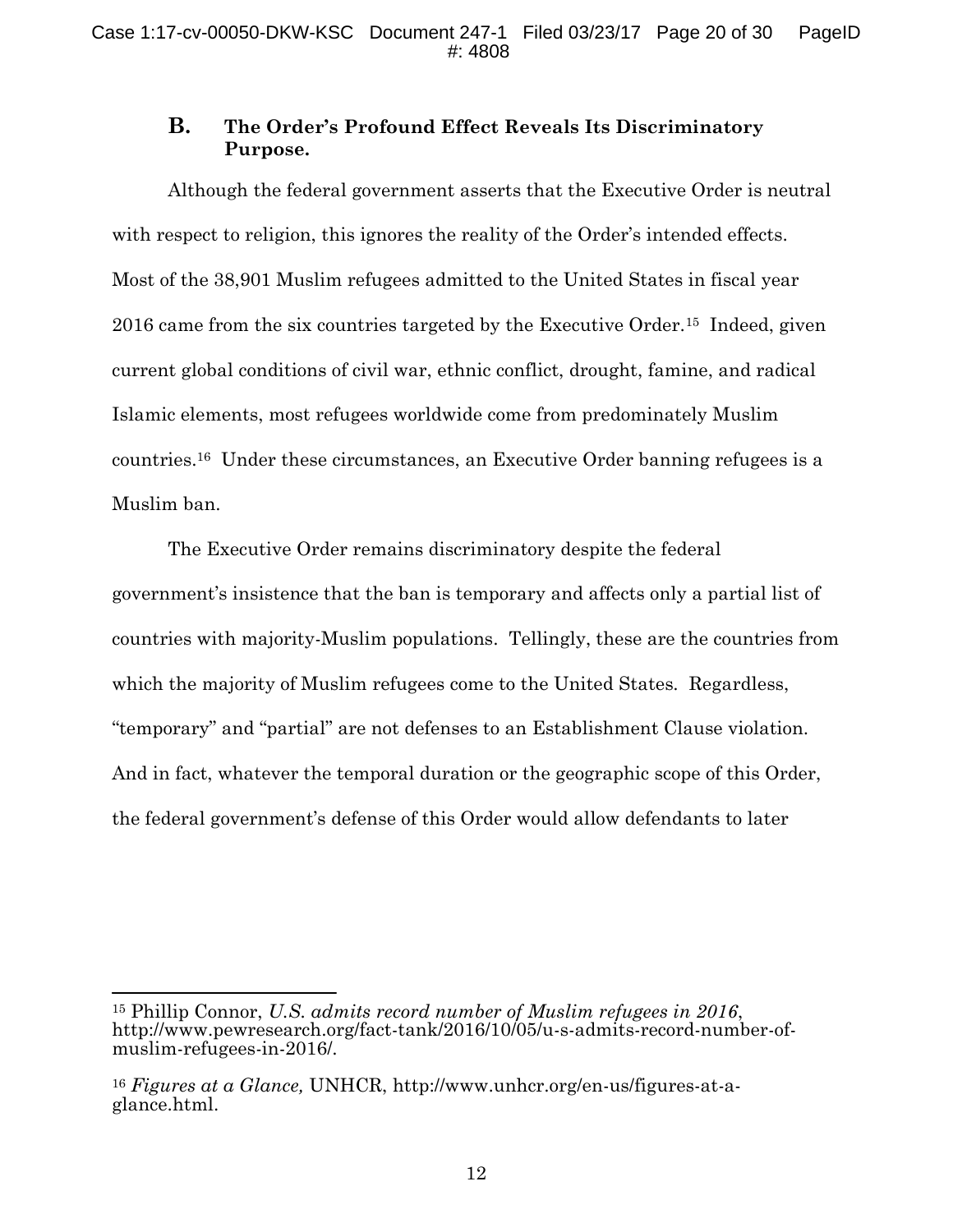extend the Order for a longer period of time and to more countries to reach the desired "total and complete shutdown" the President has called for.17

# **C. The Order Does Not Survive Strict Scrutiny.**

Where, as here, a law "grant[s] a denominational preference," the Supreme Court's cases "demand" that courts "treat the law as suspect" and "apply strict scrutiny in adjudging its constitutionality." *Larson,* 456 U.S. at 246. The law will be upheld only if the government shows a compelling governmental purpose, *id.* at 247, and the law is "closely fitted to further [that] interest," *id.* at 246. *Amici* accept, of course, that the principles of enhancing national security and preventing domestic terrorism are plainly compelling, but the Order is not narrowly tailored to achieve that purpose and therefore fails strict scrutiny.

As the Ninth Circuit correctly observed in denying the motion to stay the order enjoining enforcement of the original Executive Order, there is "no evidence that any alien from any of the countries named in the Order has perpetrated a terrorist attack in the United States." *Washington*, 847 F.3d at 1168. Indeed, no Americans have been killed on U.S. soil by foreign nationals from the targeted countries since 1975.18 At the same time, while the original Executive Order cited

<sup>17</sup> https://www.donaldjtrump.com/press-releases/donald-j.-trump-statement-onpreventing-muslim-immigration.

<sup>18</sup> Alex Nowrasteh, *Where Do Terrorists Come From? Not the Nations Named in Trump Ban*, http://www.newsweek.com/where-do-terrorists-come-not-seven- countries-named-550581.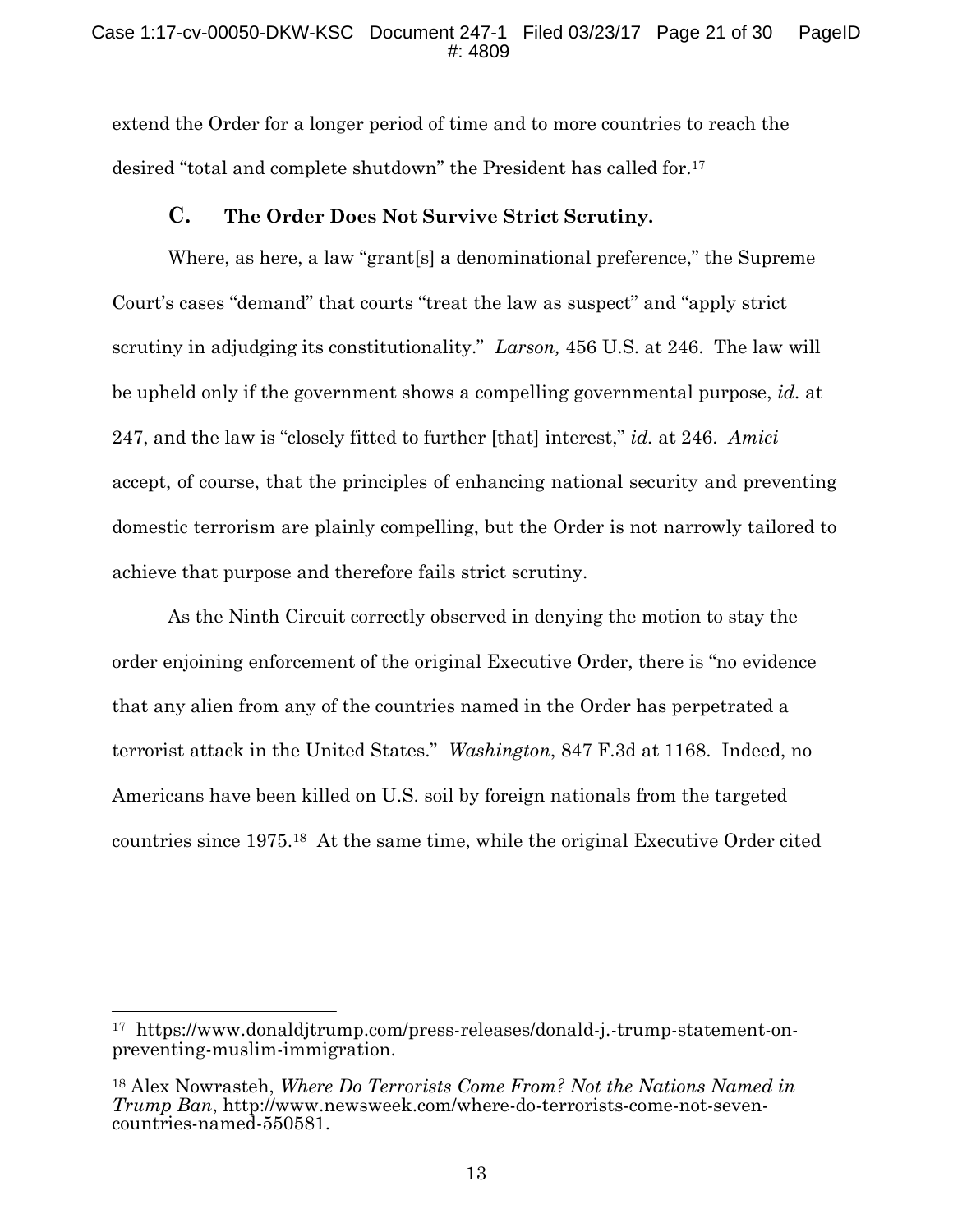## Case 1:17-cv-00050-DKW-KSC Document 247-1 Filed 03/23/17 Page 22 of 30 PageID #: 4810

the attacks of September 11, 2001 as an impetus, the countries whose citizens carried out those attacks were excluded from the ban.19

The revised Executive Order contains several factual assertions apparently designed to avoid these defects, but they do not withstand scrutiny. Tellingly, the Order omits reference to the September 11th attacks – underscoring that the Order would have done nothing to prevent that tragedy at all. Instead, the Order generally states that its restrictions are necessary to prevent "foreign nationals who may commit, aid, or support acts of terrorism" from entering the county. Order § 1(a). The federal government's own internal documents refute this. Following the Ninth Circuit's ruling, the administration asked the Department of Homeland Security to compile an intelligence report supporting a travel ban from the targeted countries. That report rejects the Order's premise, concluding that "country of citizenship is unlikely to be a reliable indicator of potential terrorist activity." Dkt. 64-10 at 1.

Other assertions in the Order likewise fail to support a finding that the Order is narrowly, or even rationally, drawn. For example, the Order states that Attorney General Sessions reported to the President that "more than 300 persons who entered the United States as refugees are currently the subjects of counterterrorism investigations by the Federal Bureau of Investigation." Order § 1(h).20 Again, it is

<sup>19</sup> Mark Berman, *Trump and his aides keep justifying the entry ban by citing attacks it couldn't have prevented*, https://www.washingtonpost.com/news/post-<br>nation/wp/2017/01/30/the-trump-white-house-keeps-justifying-the-entry-ban-by-<br>citing-attacks-it-couldnt-have-prevented/?utm\_term=.599f86065bb0.

<sup>20</sup> The Attorney General himself advocated while a Senator for restricting the admission of Muslims to the United States. *See* June 14, 2016 Letter from Sen. Jeff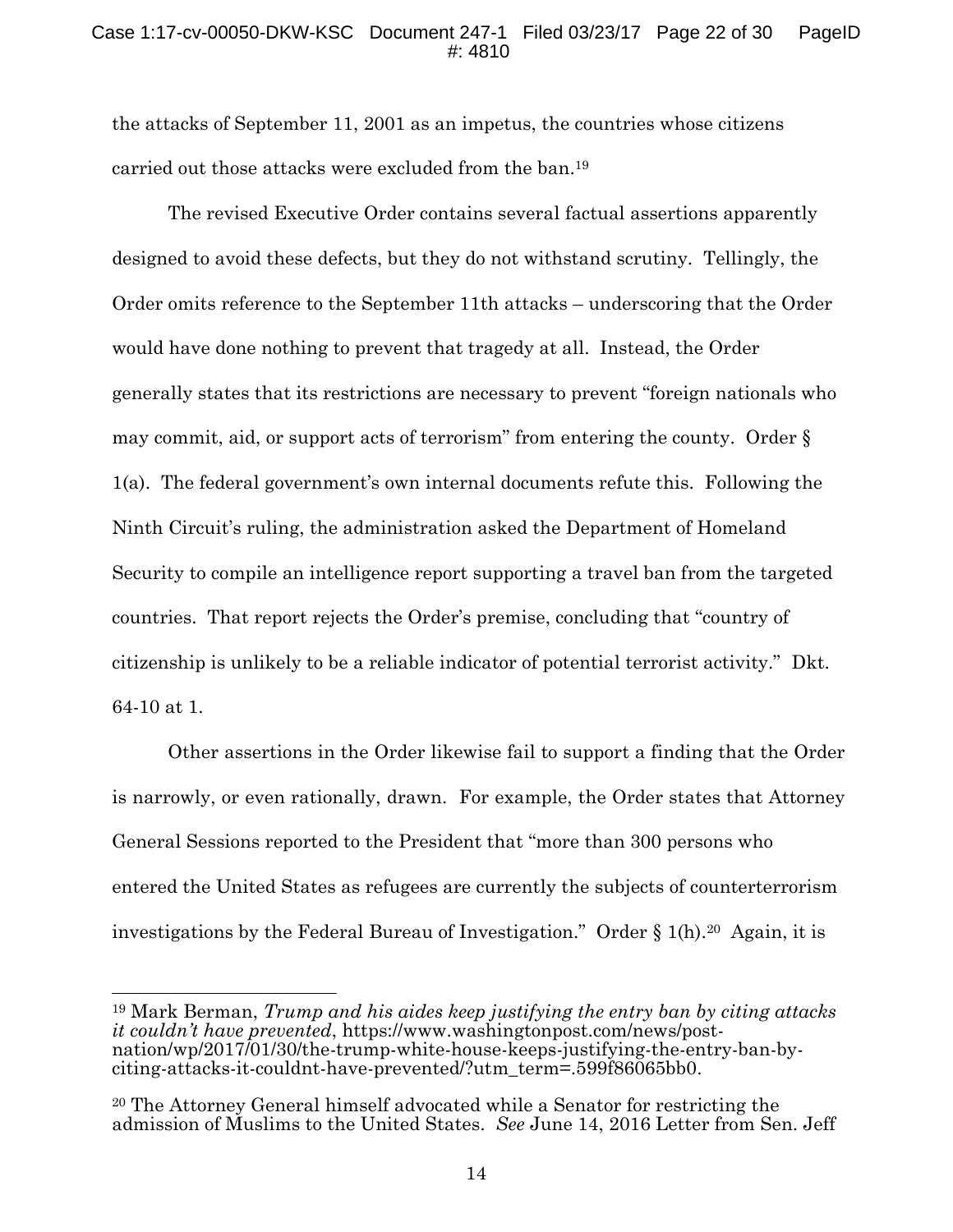telling that the Order does not claim that any of these refugees came from the six countries affected by this ban.21 Regardless, the Order appears to adopt a broad interpretation of what qualifies as a "counterterrorism investigation," and the number is misleading because only a small fraction of terrorism inquiries conducted by the F.B.I. ever lead to criminal charges.22 Moreover, with terrorism investigations so broadly defined, 300 investigations is insignificant.

Similarly, the Order asserts that "[s]ince 2001, hundreds of persons born abroad have been convicted of terrorism-related crimes in the United States." Order § 1(h). But the Executive Order does not restrict immigration of *all* foreignborn nationals; instead it attributes this problem to the six majority-Muslim countries targeted. This data is also suspect because it includes individuals initially

Sessions and Sen. Ted Cruz to President Barack Obama,

https://web.archive.org/web/20161109030307/http://www.sessions.senate.gov/public/ \_cache/files/f9d1d9f4-6ee8-42ff-a5f2-29a2518fe2f7/06.14.16-sens.-sessions-cruz-to- president-obama-on-terrorism-immigration.pdf.

<sup>21</sup> At least 70% of suspects under review in these cases did not come from the six targeted countries. Devlin Barrett et al., *Internal Trump Administration Data*  Undercuts Travel Ban, https://www.washingtonpost.com/world/national-<br>security/internal-trump-administration-data-undercuts-travel-<br>ban/2017/03/16/9a2dc6b4-098e-11e7-93dc-00f9bdd74ed1\_story.html?hpid=hp\_hp-<br>banner-low\_trave

<sup>22</sup> Charlie Savage, *F.B.I. Casts Wide Net Under Relaxed Rules for Terror Inquiries, Data Shows*, http://www.nytimes.com/2011/03/27/us/27fbi.html (citing Justice Department document indicating that from December 2008 to March 2009 the F.B.I. initiated 11,667 "assessments" of people and from that group opened 427 more intensive investigations).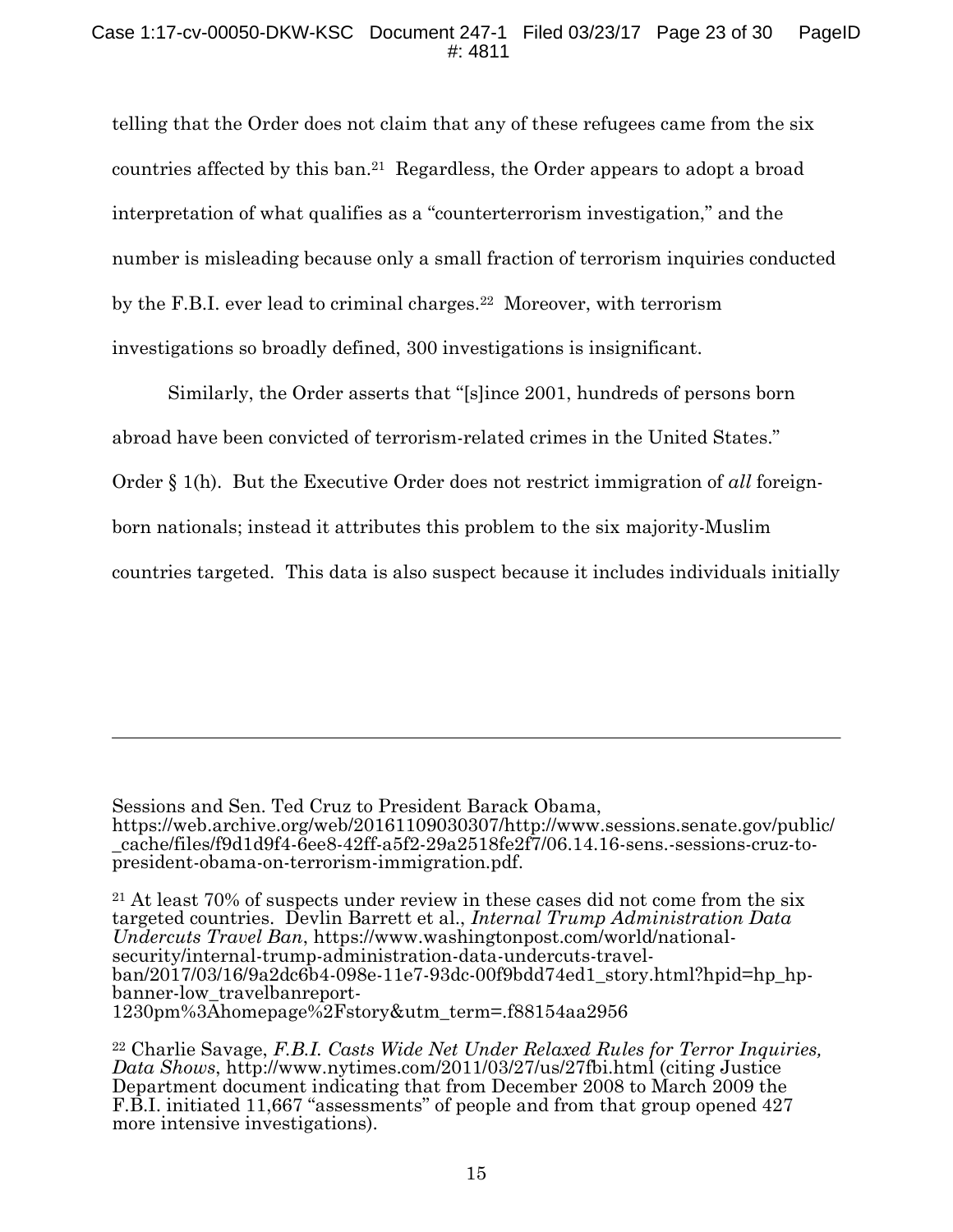investigated as part of a "terror-related" investigation but who were convicted of charges that had no connection to terrorism.23

The national security claims advanced to support the Executive Order are not

supported by the evidence and thus cannot mask the Order's discriminatory intent.

Instead, the Order cuts an indiscriminate swath through the heart of immigration

into this country. The Order fails strict scrutiny and violates the Establishment

Clause.24

<sup>&</sup>lt;sup>23</sup> Shirin Sinnar, *More Misleading Claims on Immigrants and Terrorism*,<br>https://www.justsecurity.org/38341/misleading-claims-immigrants-terrorism/; *see*<br>*also* Alex Nowrasteh, https://www.cato.org/blog/42-percent-terror *also* Alex Nowrasteh, https://www.cato.org/blog/42-percent-terrorism-related- convictions-arent-terrorism *<sup>42</sup> Percent of "Terrorism-Related Convictions Aren't for Terrorism* (analysis of list compiled by Senator Sessions of terrorism convictions from 9/11 until the end of 2014 indicated that "[o]nly 40 were convicted of planning, attempting, or carrying out a terrorist attack on U.S. soil . . .").

<sup>24</sup> In addition to the Establishment Clause violation, the Executive Order's blatant discrimination against Muslims is invalid on two other grounds. First, it denies equal protection. There is an equal protection component to the Fifth Amendment Due Process Clause that applies to the federal government. *E.g.*, *Adarand Constructors, Inc. v. Pena*, 515 U.S. 200, 227 (1995). Distinctions based on religion are inherently suspect. *Friedman v. Rogers*, 440 U.S. 1, 17 (1979); *see also City of New Orleans v. Dukes*, 427 U.S. 297, 303 (1976) (heightened scrutiny applies to a classification that is based on religion). Invidious classifications "are so seldom relevant to the achievement of any legitimate state interest that laws grounded in such considerations are deemed to reflect prejudice and antipathy – a view that those in the burdened class are not as worthy or deserving as others." *City of Cleburne v. Cleburne Living Ctr.,* 473 U.S. 432, 440 (1985). Accordingly, such laws "are subjected to strict scrutiny and will be sustained only if they are suitably tailored to serve a compelling state interest." *Id.* As we explain, the Executive Order plainly was motivated by a desire to discriminate and thus denies equal protection. Second, the Executive Order's discrimination based on religion violates the Religious Freedom Restoration Act, 42 U.S.C. § 2000bb-1. RFRA prohibits action by the federal government that substantially burdens religious exercise unless it is the least restrictive means of furthering a compelling governmental interest. *See Holt v. Hobbs*, 135 S. Ct. 853, 859 (2015). A desire to discriminate based on religion does not constitute a compelling governmental interest.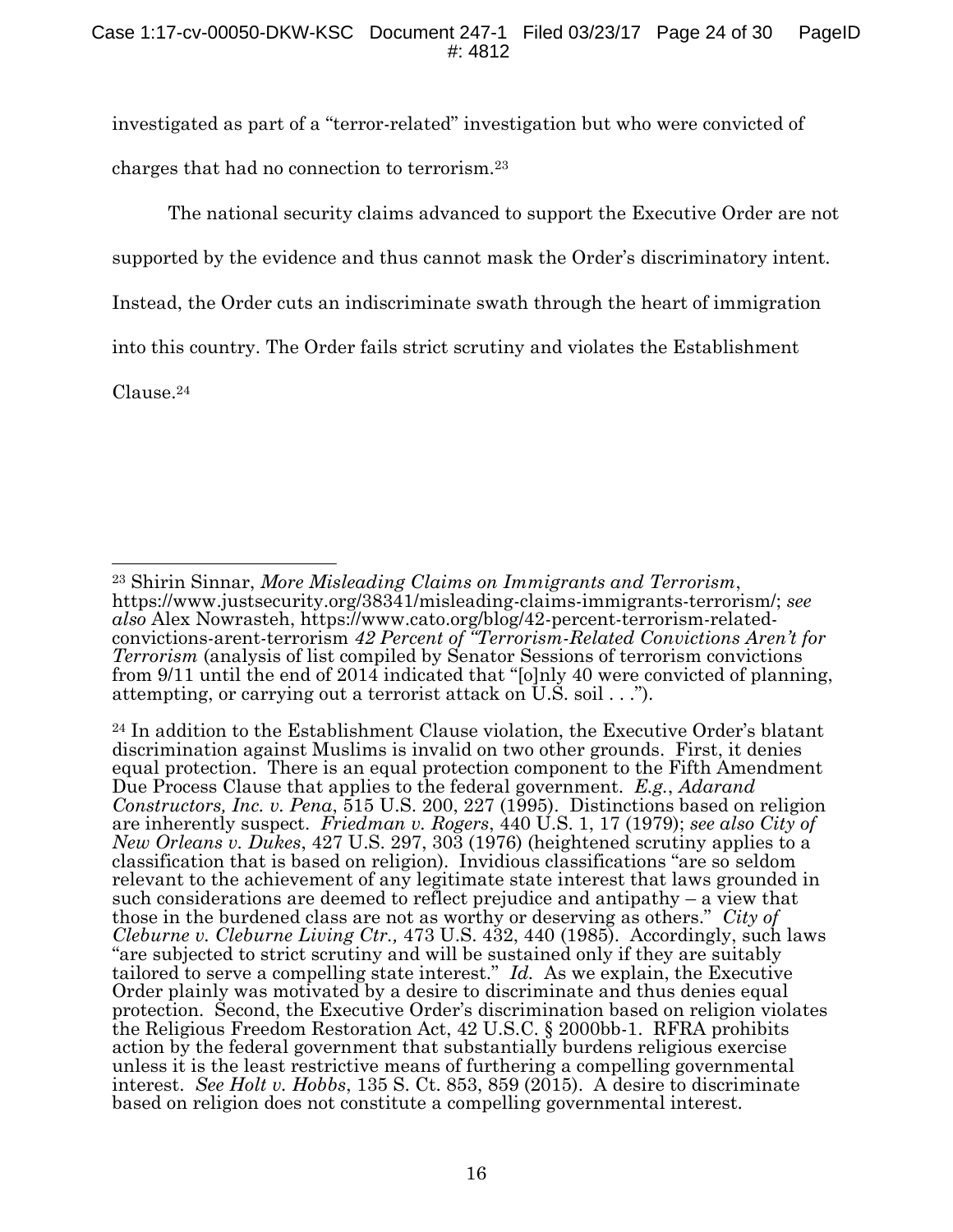# **II. THE EXECUTIVE ORDER UNLAWFULLY DISCRIMINATES BASED ON NATIONAL ORIGIN.**

The federal government's defense that the Executive Order is not a religious ban at all but one based on national origin does not save it. At the outset, as we explain, the Order's reliance on national origin is merely a pretext for discrimination against Muslims. Regardless, the pretextual national origin basis for the classification is itself unlawful.

For one thing, the Order violates the equal protection component of the Fifth Amendment's Due Process Clause.25 By banning nationals of countries not shown to perpetrate terrorism in the United States and not banning nationals of countries that do, the Executive Order is so staggeringly underinclusive and overinclusive for the stated goal of national security and so profoundly arbitrary that it is unconstitutional for that reason alone. Utterly irrational classifications that do not serve the stated purpose violate equal protection. *City of Cleburne v. Cleburne Living Ctr.*, 473 U.S. 432, 446 (1985) ("The State may not rely on a classification whose relationship to an asserted goal is so attenuated as to render the distinction arbitrary or irrational."); *see also Romer v. Evans*, 517 U.S. 620, 635 (1996) (invalidating under the Equal Protection Clause "a status-based enactment divorced from any factual context from which we could discern a relationship to legitimate state interests; . . . a classification of persons undertaken for its own sake").

Beyond that, the Order violates the Immigration and Nationality Act of 1965. "During most of its history, the United States openly discriminated against

<sup>25</sup> As we explain above, the federal government is subject to the equal protection requirement of the Due Process Clause of the Fifth Amendment.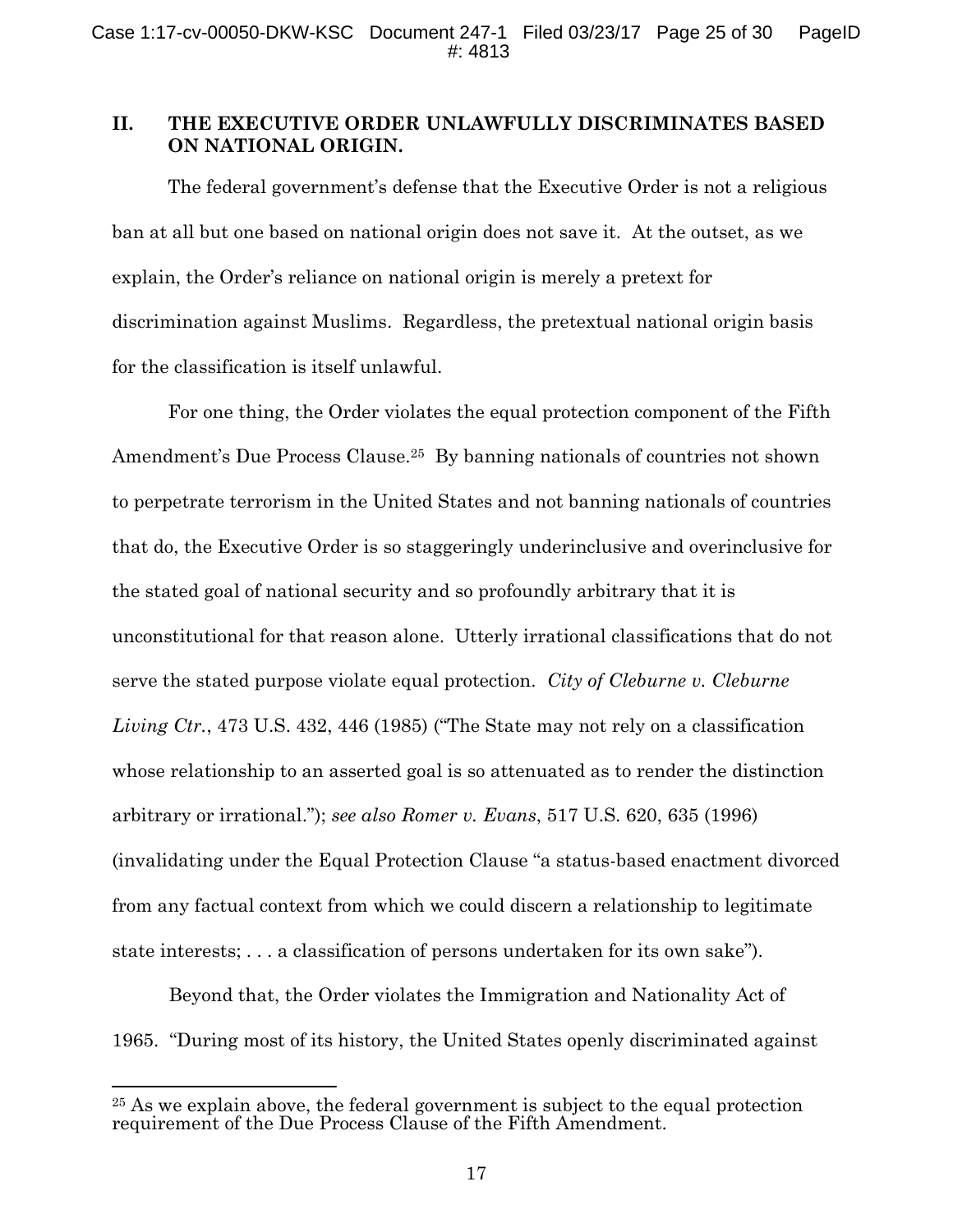individuals on the basis of race and national origin in its immigration laws." *Olsen v. Albright*, 990 F. Supp. 31, 37 (D.D.C. 1997). But, as President Kennedy noted, "the national origins quota system ha[d] strong overtones of an indefensible racial preference." John F. Kennedy, A Nation of Immigrants 45 (Harper rev. ed 2008). Accordingly, "[t]hroughout the latter half of the Twentieth Century, Congress moved away from such discriminatory policies. The most profound change was the Immigration and Nationality Act Amendments of 1965," which "eliminated discrimination on the basis of race and national origin." *Id.*; *see also* 1965 U.S.C.C.A.N. 3328, 3328 (quoting S. Rep. No. 89-748) (principal purpose of the 1965 Act was "to repeal the national origin quota provisions of the Immigration and Nationality Act, and to substitute a new system for the selection of immigrants to the United States"). The 1965 Act could not be more clear: "no person shall receive any preference or priority or be discriminated against in the issuance of an immigrant visa because of the person's race, sex, nationality, place of birth, or place of residence." 8 U.S.C. § 1152(a)(1)(A). Moreover, "[t]he legislative history surrounding the 1965 Act is replete with the bold anti-discriminatory principles of the Civil Rights Era. Indeed, the 1965 Act was passed alongside the Civil Rights Act of 1964 and the Voting Rights Act of 1965." *Olsen*, 990 F. Supp. at 37. The Executive Order is in direct violation of section 1152(a).

Strong enforcement of the INA's antidiscrimination provision is profoundly important to *amici*, which have adopted similar laws prohibiting discrimination in their local communities in all aspects of life – housing, employment, public accommodation, transportation, schooling, government services, and public

18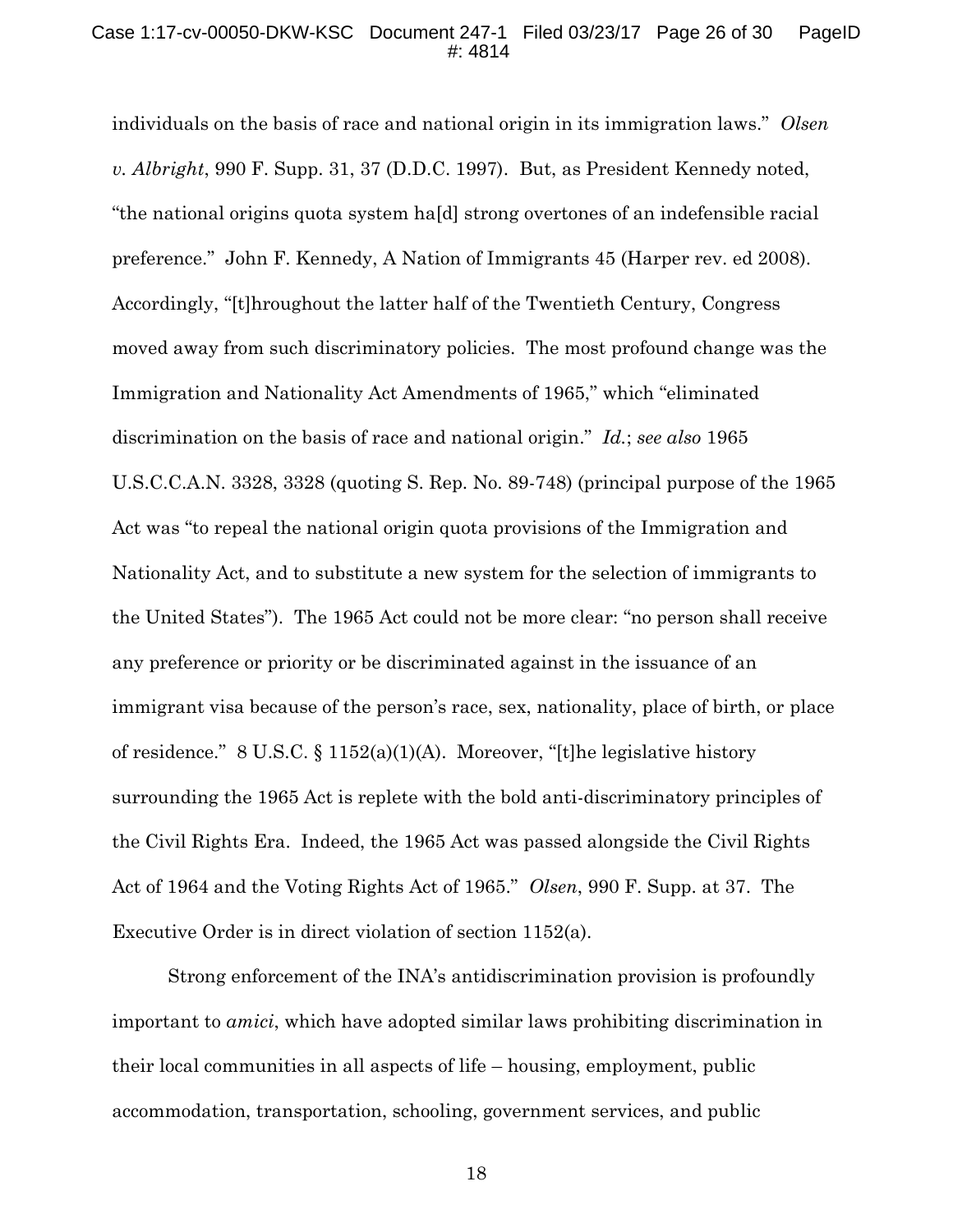#### Case 1:17-cv-00050-DKW-KSC Document 247-1 Filed 03/23/17 Page 27 of 30 PageID #: 4815

employment. *E.g.*, Municipal Code of Chicago, Ill. §§ 2-160-010, 5-8-010, 9-115-180, 13-72-040; Los Angeles Charter §§ 104(i), 1024; Los Angeles Admin. Code §§ 4.400, 10.8, 10.13; New York City Charter, § 900; N.Y.C. Admin. Code §§ 4-116; 6-108; Philadelphia Code, §§ 9-1101, 9-1103, 9-1106, 9-1108. Such laws reflect *amici*'s strong commitment to equal opportunity and equal rights, just as section 1152(a) does. The Executive Order's blatant discrimination based on national origin turns the clock back on this important civil rights guarantee, and it should be set aside.

To be sure, the President has broad authority over the entry of aliens generally: "Whenever the President finds that the entry of any aliens or of any class of aliens into the United States would be detrimental to the interests of the United States, he may by proclamation, and for such period as he shall deem necessary, suspend the entry of all aliens or any class of aliens as immigrants or nonimmigrants, or impose on the entry of aliens any restrictions he may deem to be appropriate." 8 U.S.C. § 1182(f). But for two reasons in particular, section 1182(f) does not save the Executive Order.

First, section 1152(a)'s prohibition on discrimination was enacted after section 1182(f) and is properly understood as a limitation on the authority previously granted under section 1182(f) to suspend entry. "[T]he meaning of one statute may be affected by other Acts, particularly where Congress has spoken subsequently and more specifically to the topic at hand." *FDA v. Brown & Williamson Tobacco Corp.*, 529 U.S. 120, 133 (2000). Thus, although section 1182(f) grants the President authority to suspend entry of a class of immigrants whose entry would be "would be detrimental to the interests of the United States,"—*i.e.*,

19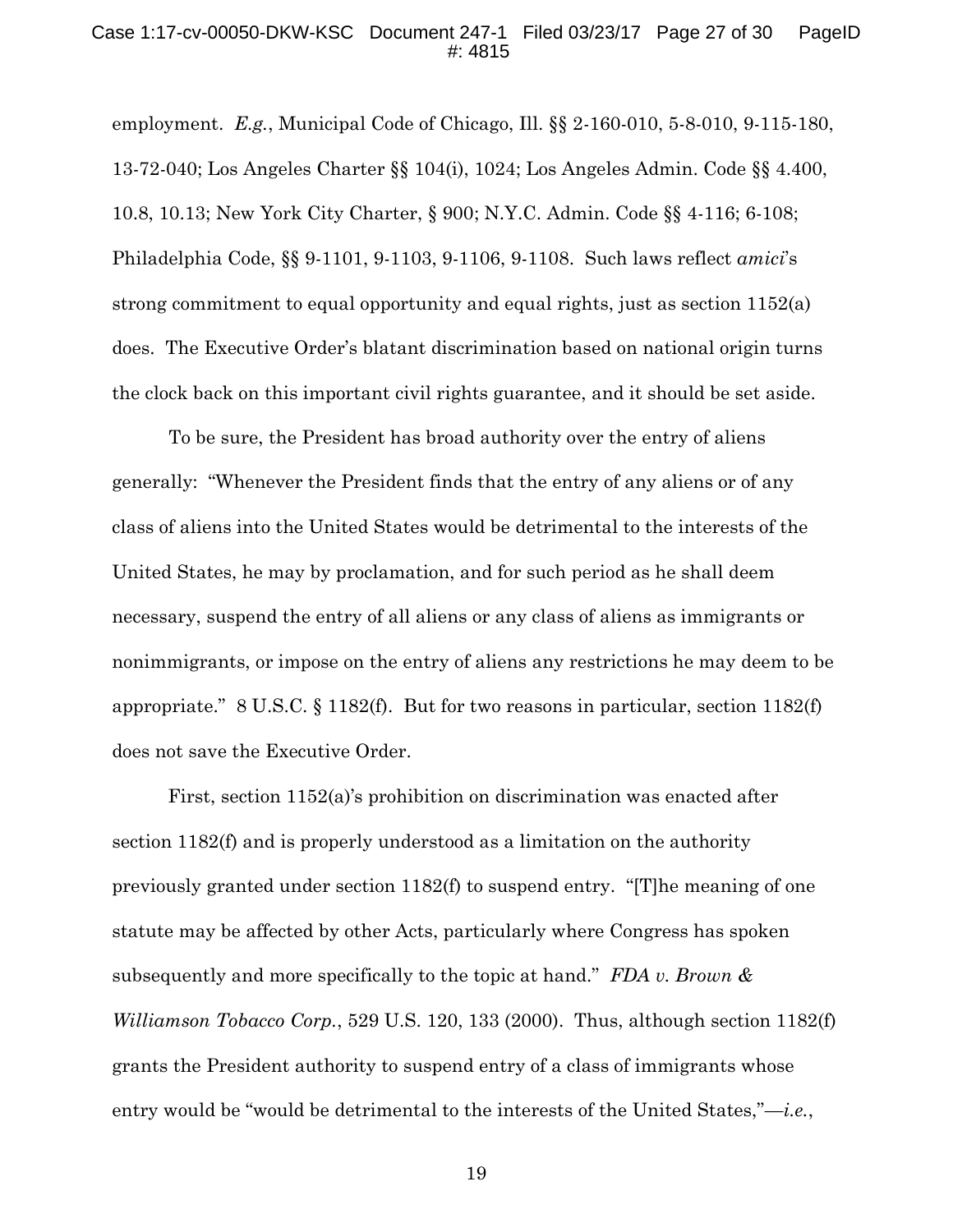## Case 1:17-cv-00050-DKW-KSC Document 247-1 Filed 03/23/17 Page 28 of 30 PageID #: 4816

entrants belonging to Foreign Terrorist Organizations—section 1152 declares Congress's determination that it is *not* in the national interest to discriminate based upon national origin. This reading also construes these provisions "as a symmetrical and coherent regulatory scheme," *Gustafson v. Alloyd Co.,* 513 U.S. 561, 569 (1995), and "fit[s] all parts into an harmonious whole," *FTC v. Mandel Brothers, Inc.,* 359 U.S. 385, 389 (1959). By contrast, to read section 1182(f) as though section 1152(a) did not exist is inconsistent with settled rules of statutory construction and should be rejected. *E.g., Astoria Fed. Sav. & Loan Ass'n v. Solimino*, 501 U.S. 104, 112 (1991) ("[W]e construe statutes, where possible, so as to avoid rendering superfluous any parts thereof.").

Second, section 1182(f) should be read in light of the grounds for denial of admission for terrorist activity that are specifically set forth in section 1182(a)(3)(B). That provision mandates an individualized inquiry; it does not authorize blanket exclusion based solely on the applicant's nation of origin.

Even considering section 1182(f) in isolation, the Executive Order's exclusion of all immigrants and refugees from six countries, solely because of the happenstance of their place of birth, cannot stand.<sup>26</sup> The plain language of section 1182(f) requires a determination that the entry of aliens or a class of aliens is

<sup>26</sup> The district court in *International Refugee* agreed that plaintiffs there showed a likelihood of success on their claim that the Executive Order violates section 1152(a) by restricting the issuance of immigrant visas, although it did not find a likelihood of success on the claim that section 1152(a) prevents the President from barring entry in a discriminatory fashion. 2017 WL 1018235, \*10. Respectfully, allowing the President to deny entry based on national origin to persons who could not be denied a visa on that basis makes no sense. Instead, to harmonize these provisions, section 1182(f) should be read to allow the denial of entry only on other grounds, or later information, but not on the precise basis that section 1152(a) forbids.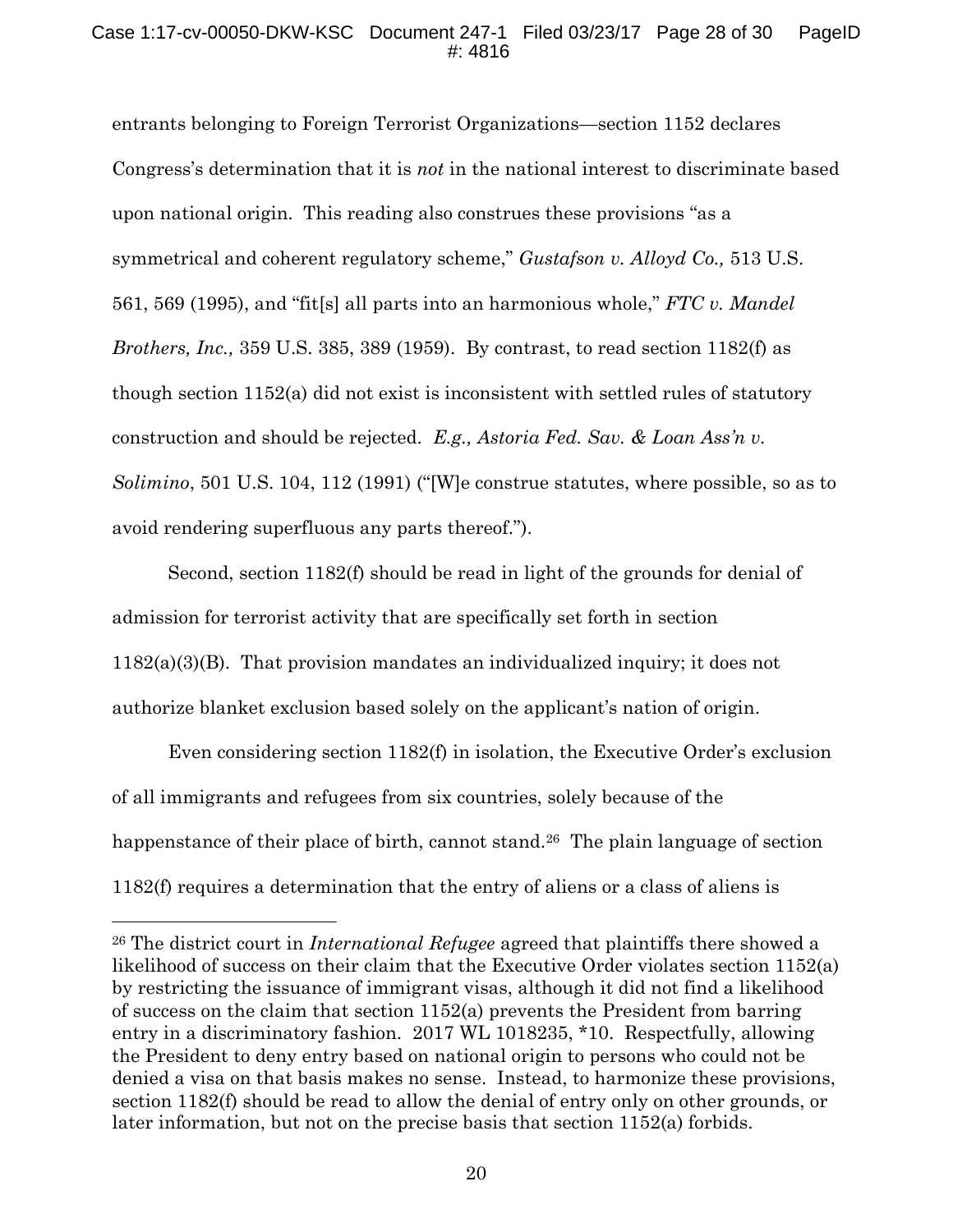## Case 1:17-cv-00050-DKW-KSC Document 247-1 Filed 03/23/17 Page 29 of 30 PageID #: 4817

"detrimental to the interests of the United States," and here it is simply not possible to say that every single person, or even a majority of persons, born in the six targeted countries presents a security risk to the United States. Most obviously perhaps, this group includes people who left their place of birth as infants or children, and perhaps were born to parents who themselves were not citizens of the country where their children were born. These immigrants and refugees could have lived nearly their entire lives in countries that even the federal government does not think present any risk to the United States, and yet they are banned solely because of where they were born. Even on immigration matters, discretion must be exercised "in a reasoned manner." *Judulang v. Holder*, 565 U.S. 42, 53 (2011). A classification based on national origin is not rational.27

<sup>27</sup> The Executive Order states the six targeted countries are unable to "share or validate" data about individuals seeking to enter the United States. Order § 1(d). But this assertion regarding vetting cannot be read as a blanket "determination" that all individuals from the six countries are "detrimental" to the United States in violation of section 1182(f).